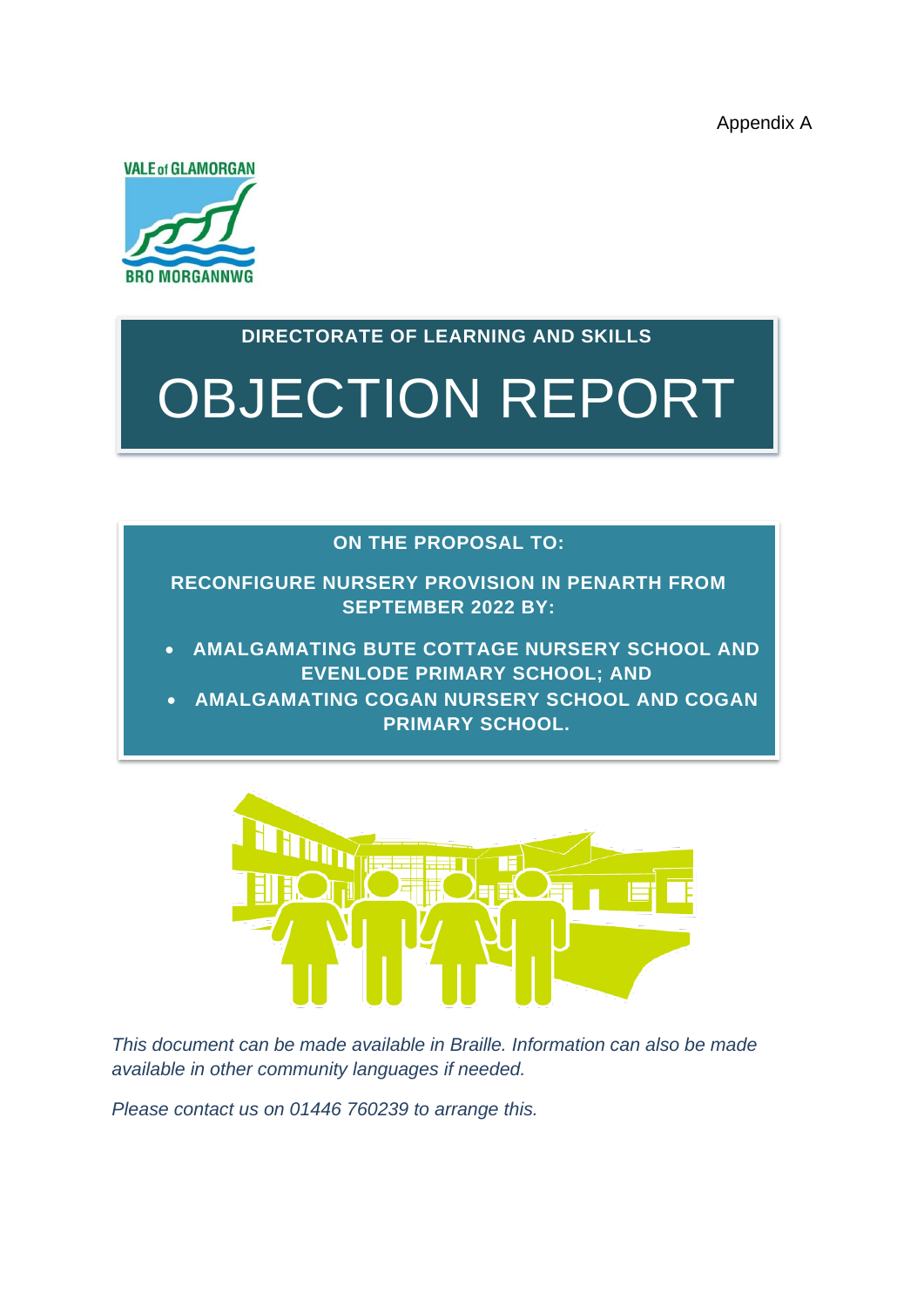# TABLE OF CONTENTS

| 1.                                                                               |      |                                                                           |  |  |  |
|----------------------------------------------------------------------------------|------|---------------------------------------------------------------------------|--|--|--|
|                                                                                  |      | 1.2.                                                                      |  |  |  |
|                                                                                  |      | 1.3.                                                                      |  |  |  |
| 2.                                                                               |      |                                                                           |  |  |  |
|                                                                                  |      |                                                                           |  |  |  |
|                                                                                  |      |                                                                           |  |  |  |
|                                                                                  |      |                                                                           |  |  |  |
|                                                                                  |      |                                                                           |  |  |  |
|                                                                                  |      |                                                                           |  |  |  |
|                                                                                  |      |                                                                           |  |  |  |
|                                                                                  |      |                                                                           |  |  |  |
|                                                                                  |      |                                                                           |  |  |  |
|                                                                                  |      |                                                                           |  |  |  |
|                                                                                  |      |                                                                           |  |  |  |
| Issues raised in relation to proposal 1 (Bute Cottage Nursery School and<br>2.3. |      |                                                                           |  |  |  |
|                                                                                  |      |                                                                           |  |  |  |
|                                                                                  |      |                                                                           |  |  |  |
|                                                                                  |      |                                                                           |  |  |  |
|                                                                                  |      |                                                                           |  |  |  |
|                                                                                  |      |                                                                           |  |  |  |
|                                                                                  | 2.4. | Issues raised in relation to proposal 2 (Cogan nursery and primary school |  |  |  |
|                                                                                  |      |                                                                           |  |  |  |
|                                                                                  |      |                                                                           |  |  |  |
| 3.                                                                               |      |                                                                           |  |  |  |
| 4.                                                                               |      |                                                                           |  |  |  |
| 5.                                                                               |      |                                                                           |  |  |  |
| 5.                                                                               |      |                                                                           |  |  |  |
|                                                                                  |      |                                                                           |  |  |  |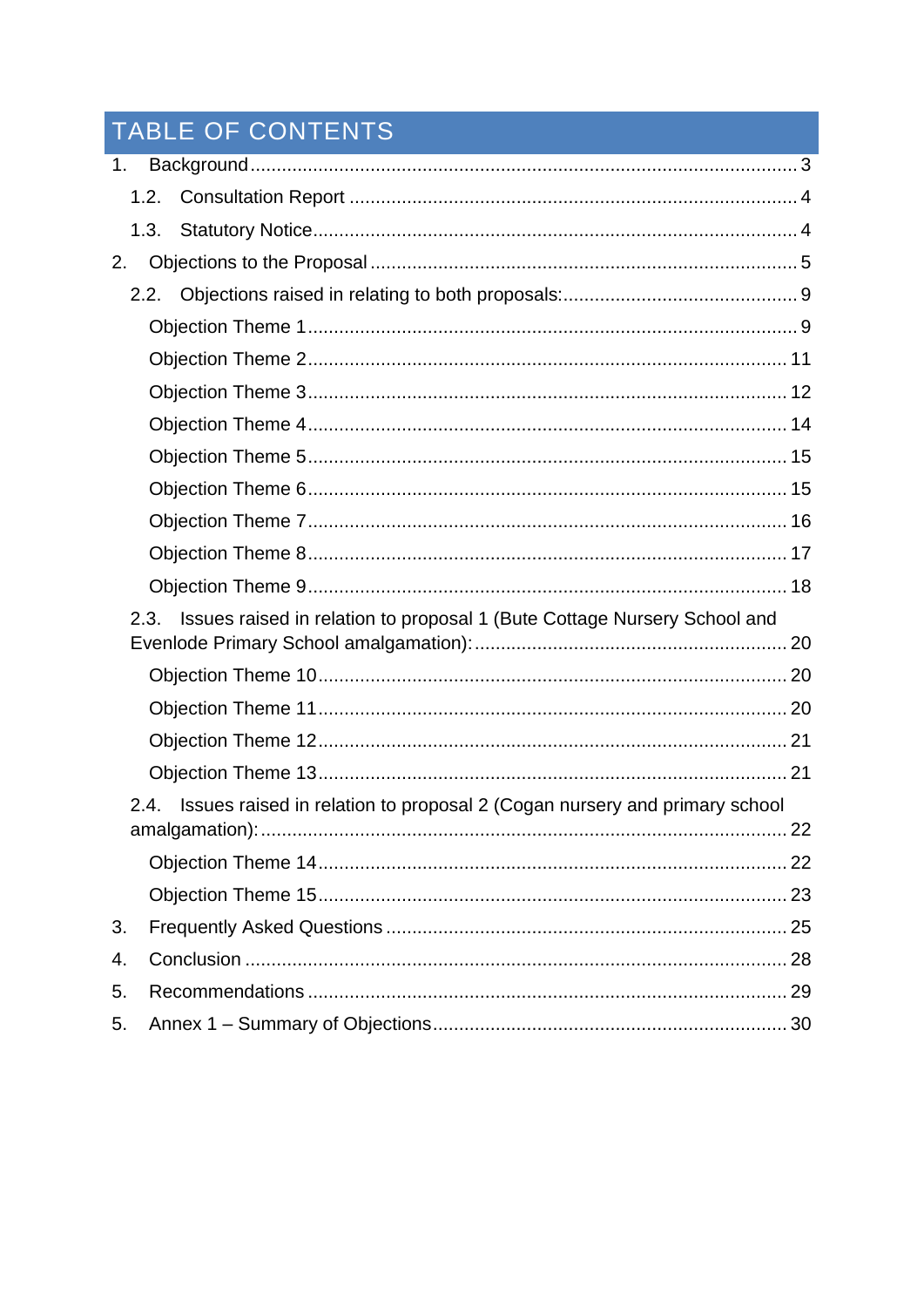# <span id="page-2-0"></span>1. BACKGROUND

The Council undertook a statutory consultation exercise on the proposal from 20<sup>th</sup> September 2021 to 5<sup>th</sup> November 2021. The aim of the consultation was to inform prescribed consultees about the school re-organisation proposal being put forward under section 2.1 and 2.3 of the School Organisation Code. Section 2.1 refers to the closing of a maintained school. Section 2.3 refers to Regulated Alterations of a school, which includes changing the age range of a school by a year or more. The proposals for the schools were as follows:

#### **Proposal 1: To Amalgamate Bute Cottage Nursery School and Evenlode Primary School By:**

- Changing the lowest age range of pupils at Evenlode Primary School from 4 to 3, to include 96 part time nursery places:
- Increasing the capacity of Evenlode Primary School to accommodate the 96-part time nursery places; and
- Discontinuing Bute Cottage Nursery School and transferring all staff and pupils of the nursery phase under the governance of Evenlode Primary School from September 2022.

#### **Proposal 2: To Amalgamate Cogan Nursery School and Cogan Primary School By:**

- Changing the lowest age range of pupils at Cogan Primary School from 4 to 3, to include 96 part time nursery places:
- Increasing the capacity of Cogan Primary School to accommodate the 96 part time nursery places; and
- Discontinuing Cogan Nursery School and transferring all staff and pupils of the nursery phase under the governance of Cogan Primary School from September 2022.

The consultation process followed Welsh Government guidelines as outlined in the School Organisation Code 2018. It provided an opportunity for prescribed consultees as well as members of the local community to learn about the proposal and for the Vale of Glamorgan Council's Cabinet to hear the views of all those with an interest so that they can be taken into account before decisions are made.

During the consultation exercise, 238 individual responses were received by the consultation closing date of 5<sup>th</sup> November 2021 which related to both proposals. In relation to Proposal 1; 48 responses were in favour; 169 responses were opposed, and 21 responses had no opinion. Regarding Proposal 2; 47 responses supported the proposal; 73 responses were opposed, and 118 responses had no opinion. A summary of the responses received were published in the consultation report and made publicly available on the Council's website.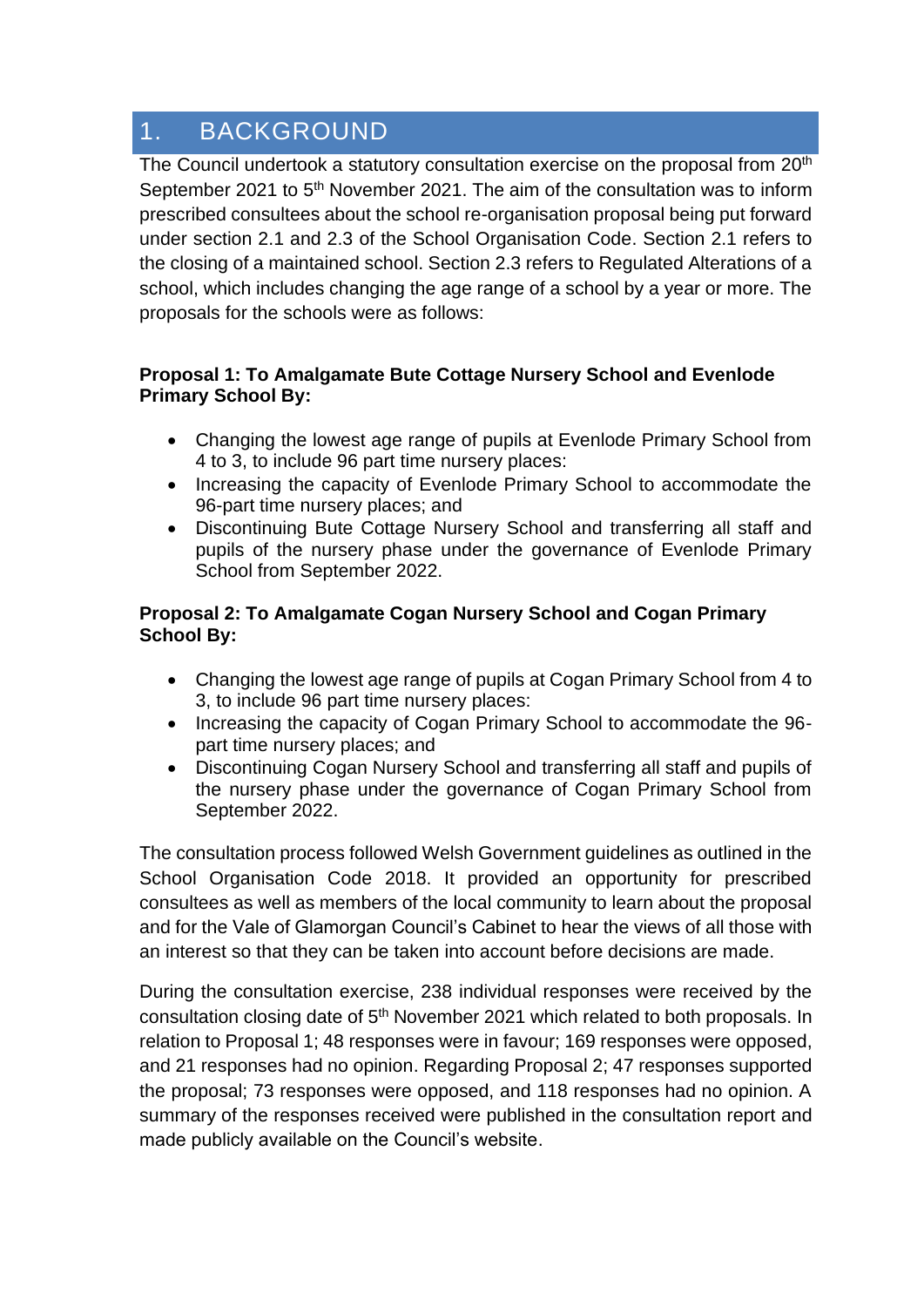# <span id="page-3-0"></span>1.1. CONSULTATION REPORT

A consultation report was published following the consultation exercise [\(https://www.valeofglamorgan.gov.uk/en/living/schools/Consultations/Nursery-](https://www.valeofglamorgan.gov.uk/en/living/schools/Consultations/Nursery-Provision-Penarth-Consultation.aspx)[Provision-Penarth-Consultation.aspx](https://www.valeofglamorgan.gov.uk/en/living/schools/Consultations/Nursery-Provision-Penarth-Consultation.aspx) refers). The consultation report was considered by the Council's Cabinet on 10<sup>th</sup> January 2022 which can be viewed using the following link:

[https://www.valeofglamorgan.gov.uk/Documents/\\_Committee%20Reports/Cabine](https://www.valeofglamorgan.gov.uk/Documents/_Committee%20Reports/Cabinet/2022/22-01-10/Minutes.pdf) [t/2022/22-01-10/Minutes.pdf](https://www.valeofglamorgan.gov.uk/Documents/_Committee%20Reports/Cabinet/2022/22-01-10/Minutes.pdf) - Minute C786 refers

# <span id="page-3-1"></span>1.2. STATUTORY NOTICE

Following consideration of the consultation report on  $10<sup>th</sup>$  January 2022, the Council's Cabinet decided to progress the proposal and approve the publication of a statutory notice.

The statutory notice on the proposal was published on 16<sup>th</sup> February 2022 for a period of 28 days to allow for objections. The statutory notice period expired on 16th March 2022.

The notice was published on the schools and Vale of Glamorgan Council's website which can be viewed using the following link:

[https://www.valeofglamorgan.gov.uk/en/living/schools/Consultations/Nursery-](https://www.valeofglamorgan.gov.uk/en/living/schools/Consultations/Nursery-Provision-Penarth-Consultation.aspx)[Provision-Penarth-Consultation.aspx](https://www.valeofglamorgan.gov.uk/en/living/schools/Consultations/Nursery-Provision-Penarth-Consultation.aspx)

A hardcopy of the notice was also displayed at the main entrances of the schools. Copies of the notice were distributed to parents, carers and guardians, governors, and staff members, as well as respondents who wished to be notified via email. All other organisations and consultees required under the School Organisation Code 2018 were provided with a copy of the letter and notice as an attachment to the email as well as a link to the notice on the website.

Where objections are received to the statutory notice, an objection report must be published summarising the statutory objections and the proposer's response to those objections.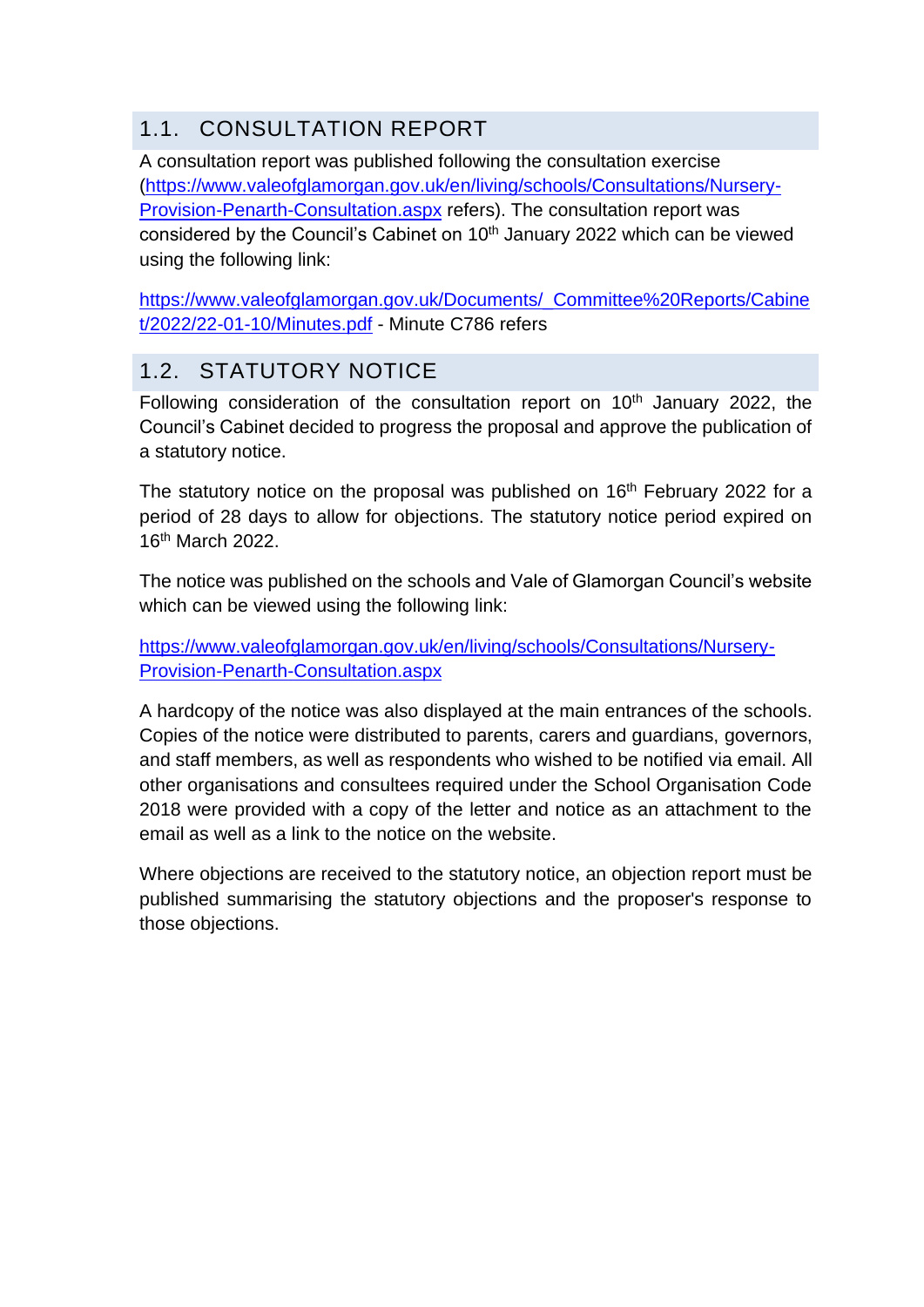# <span id="page-4-0"></span>2. OBJECTIONS TO THE PROPOSAL

The Council received 111 individual objections by the end of the objection period. 24 of these objections included the same letter submitted by multiple residents. The objections received are summarised below, along with the Council's response. A graphical summary of the number of responses to each objection theme is available in Annex 1.

The objections received have been considered and grouped under different overarching themes. The number of objections received under each theme has been provided and a brief summary of the issues covered by the theme. The Council's response to the theme is then provided which outlines the Council's position.

All objections received during the objection period have been made available to the members of the Vale of Glamorgan Council's Cabinet for consideration alongside this report.

The closing date for the consultation was the 16<sup>th</sup> March 2022. The Council received 4 late representations from members of the public.

Unfortunately, as the representations were received after the closing date of the consultation, they have not been considered further within the Report. In summary the late representations raised the following objections:

- Loss of nursery school identities,
- Loss of tailored nursery school provision,
- Majority of consultees oppose proposal,
- Insufficient resources to maintain quality of education,
- Consultation process inadequate.

Although the above representations have not been considered directly in this report, the objections raised have been identified in other responses which were submitted during the objection period.

It should be noted that a petition on behalf of Bute Cottage Nursery School stakeholders was launched 16<sup>th</sup> September 2021. This has been maintained during the objection period and has received a further 20 signatories since drafting the Consultation Report in December 2021. The total number of signatories at the time of writing is 1,158 (March 2022). The petition can be viewed using the following link:

[www.change.org/p/vale-of-glamorgan-council-save-bute-cottage-nursery](http://www.change.org/p/vale-of-glamorgan-council-save-bute-cottage-nursery-school?utm_source=share_petition&utm_medium=custom_url&recruited_by_id=ebf3c900-17d8-11ec-a8c6-f3fa967fb711)[school?utm\\_source=share\\_petition&utm\\_medium=custom\\_url&recruited\\_by\\_id=e](http://www.change.org/p/vale-of-glamorgan-council-save-bute-cottage-nursery-school?utm_source=share_petition&utm_medium=custom_url&recruited_by_id=ebf3c900-17d8-11ec-a8c6-f3fa967fb711) [bf3c900-17d8-11ec-a8c6-f3fa967fb711](http://www.change.org/p/vale-of-glamorgan-council-save-bute-cottage-nursery-school?utm_source=share_petition&utm_medium=custom_url&recruited_by_id=ebf3c900-17d8-11ec-a8c6-f3fa967fb711)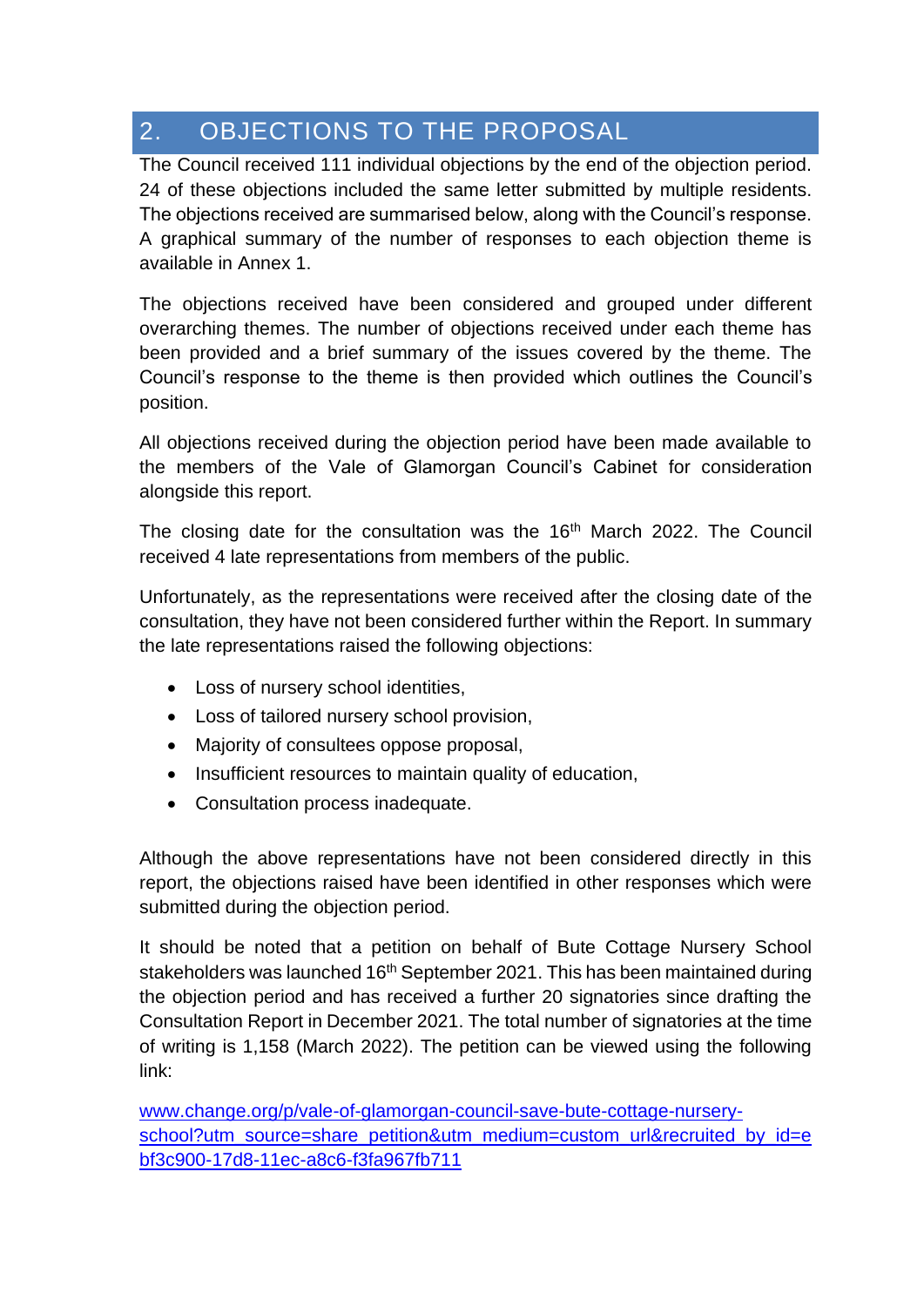Only objections received in writing or via email have been considered as part of the objection report. However, it is considered the reasons set out in the petition have been covered by valid objections submitted to the Council.

# 2.1. LOCAL MEMBER OBJECTIONS

Objections to the proposal were also received from local members of the Council. One local member responded as part of the objection period in their capacity as the Leader of the Conservative Group within the Vale of Glamorgan Council. Councillor George Carroll submitted an objection to the proposal on 15th March 2022 which stated the following:

"Dear Paula

# **Re: Consultation on the proposals to reconfigure nursery provision in Penarth from September 2022**

I am writing to you in relation to the above consultation, in my capacity as Leader of the Conservative Group on the Vale of Glamorgan Council.

As group, we are strongly opposed to both proposals, which I do not believe serve pupils' interests. In my view, it is imperative that the existing provision at Bute Cottage Nursery and Cogan Nursery is maintained.

As you will be aware, the Council held an initial consultation on the proposals in autumn last year. A clear majority of respondents who expressed an opinion in regard to both proposals opposed the plans to merge. In relation to Bute Cottage, 71% of the 238 respondents made their opposition clear. It is of deep regret that this decisive response has been ignored.

We believe that the present leadership structures serve pupils' needs well. Early years education plays a vital role in a child's development, at an extremely crucial phase. As such, it is of considerable benefit to have nursery schools whose leadership are focused solely on the needs of children of nursery age. If the proposed mergers go ahead, it will be to the detriment of the development of our children. This view is shared by parents, governors and teachers.

We therefore urge the Council to drop these proposals and maintain existing nursery provision at both Bute Cottage and Cogan.

Thank you for taking the time to consider our concerns, and we look forward to hearing from you."

#### COUNCIL'S RESPONSE

In response to the issues raised in the objection submitted by the Local Member, the Council provides the following response: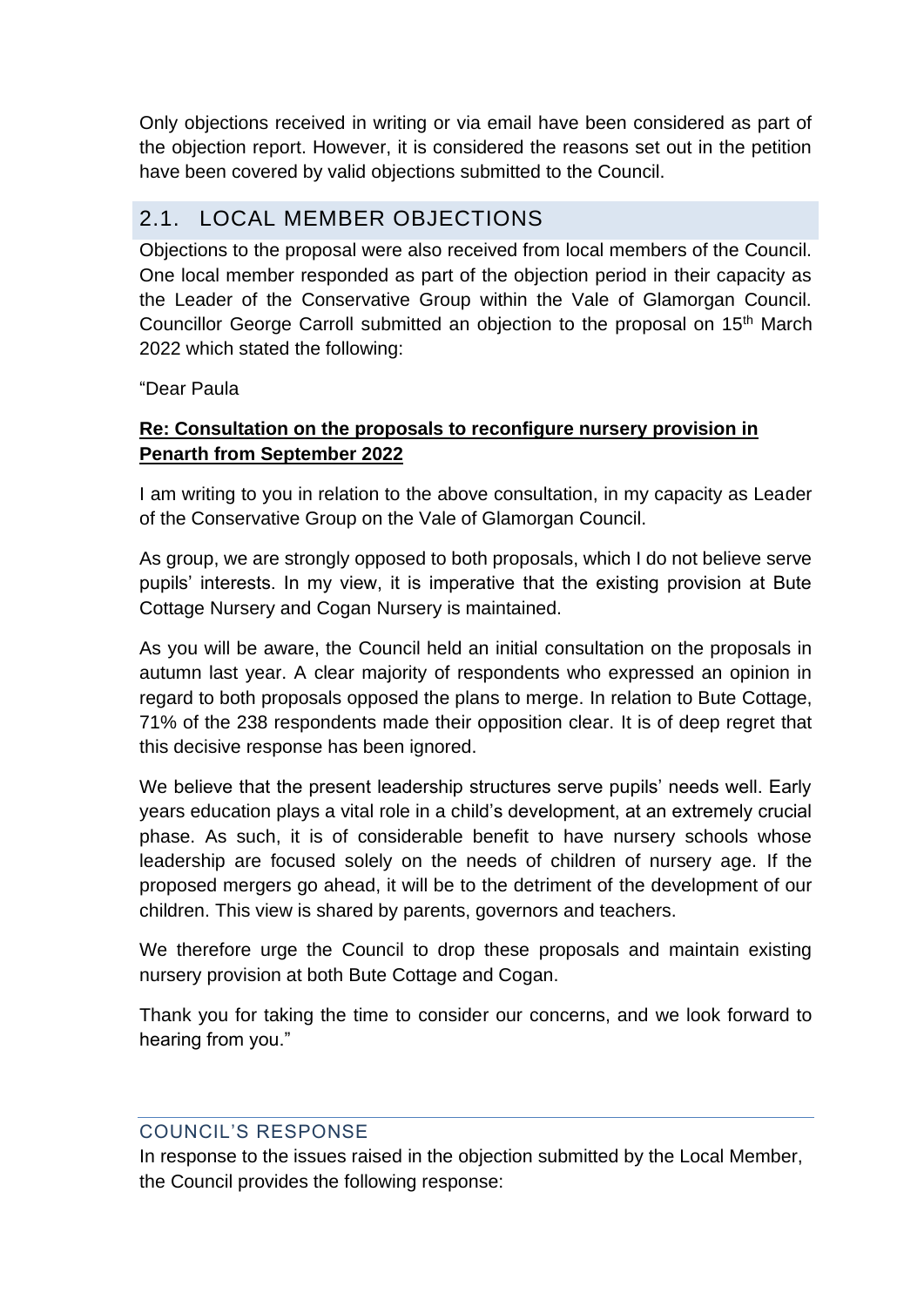#### **Majority of consultation respondents object to proposals**

It is acknowledged that a high proportion of the consultees from the statutory consultation held on 20th September 2022 to 5th November 2022 objected to the proposal. However, the statutory consultation is not a referendum requiring decision makers to undertake the decision with the greatest amount of support. The consultation process is an opportunity for the decision maker to make their proposals known publicly and invite comments on the proposal to ensure the decision maker can make an informed decision. This is in accordance with the School Standards and Organisation (Wales) Act 2013 and guidance contained within the School Organisation Code (2018).

The consultation process raised several themes which respondents were concerned about, which the Council provided a detailed response to as part of the Consultation Response Report. Following the publication of the Consultation Response Report, the Cabinet who is the decision maker for the proposal, determined to progress with the proposal to the next stage and a Statutory Notice was issued. The objection period for the statutory notice resulted in 111 objectors to the proposal which is a reduction from the 238 respondents (169 objections to Proposal 1 and 73 objections to Proposal 2) received as part of the consultation process.

It is acknowledged that there is still a high number of objections to the proposal, however, this report outlines the response to those objections to allow the Council's Cabinet to make an informed decision as to progress or withdraw the proposal. Although the objections have been summarised for the purposes of this report Councillors were supplied with objections in full prior to the Cabinet meeting to ensure objections have been fully considered.

#### **Proposals are detrimental to educational development**

The proposed 3-11 model of education proposed is not considered to inherently result in poor educational outcomes. is considered an efficient model of education, providing equality of provision across the Vale of Glamorgan. Whilst the Council understands that there are benefits associated with the standalone nursery school model, this could not be provided across the Vale of Glamorgan due to the increased costs to manage the provision. In terms of the model of education there is various research which supports different models. However, the longitudinal studies "Effective Provision of Pre-school Education" (EPPE) and the "Researching Effective Pedagogy in the Early Years" (REPEY) funded by the UK Governments Department for Education and Skills researched 3000 children aged 3 plus in 141 pre-schools in England. This detailed study covered a significant sample and time frame and has been used to inform educational policies in the UK. The research included different types of pre-school provision including nursery classes (provision within Primary Schools) and LEA nursery schools (dedicated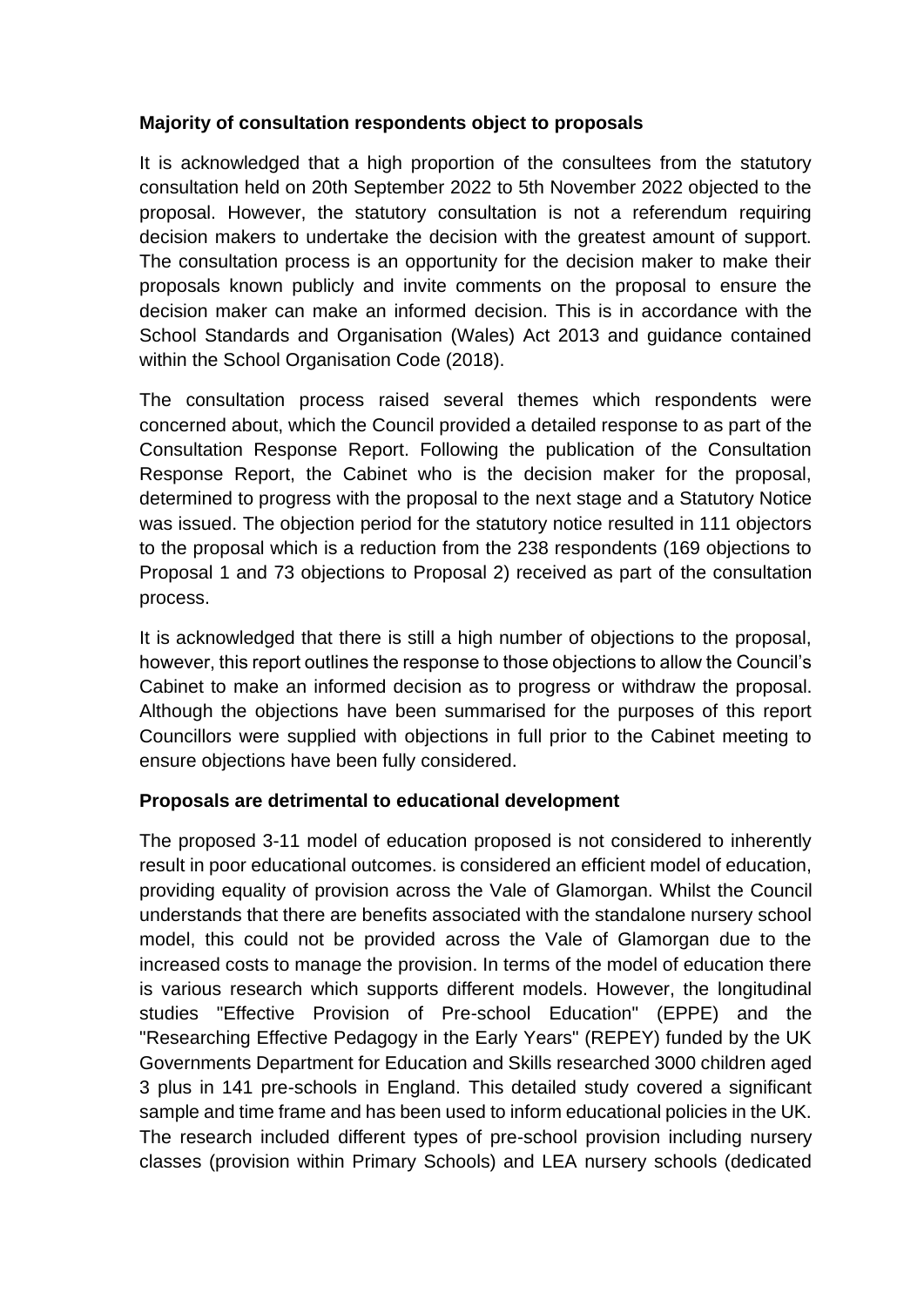LEA managed nurseries. The study identified the key outcomes the different settings of pre-school education had on educational outcomes for pupils over their time in education and noted the practices which benefitted the pupils the most. The research has shown that the most effective pre-school settings (in terms of intellectual, social, and dispositional outcomes) achieve a balance between the opportunities provided for children to benefit from teacher-initiated group work, and in the provision of freely chosen yet potentially instructive play activities. The analysis also shows an association between curriculum differentiation and matching in terms of cognitive challenge, and 'sustained shared thinking'. The evidence suggests that the better a setting does on each of these dimensions of pedagogic practice the more effective it will be. The most effective settings also adopt social/behaviour policies that involve staff in supporting children in rationalizing and talking. The settings provided at pre-school level are not dictated by the type of nursery rather the working practices and the learning opportunities provided.

In terms of local evidence of the 3-11 model working well within the Vale of Glamorgan. All the LEA controlled primary schools within the Authority offer nursery provision except for Evenlode Primary School, Cogan Primary School and St Nicholas CiW Primary School. The majority of Estyn reports for the primary schools in the Authority offering nursery provision have scored a good or excellent ranking demonstrating the 3-11 model has not resulted in poorer learning outcomes for pupils attending this type of school. Additionally Estyn noted in response to the consultation that "the proposal is likely to maintain the current standards in terms of education, provision, and leadership and management."

The proposal aims to ensure that the existing good practice at the nursery schools will be maintained. If the proposals are approved, the Council would work closely with staff and governors to support the transition to the new model. The key focus of this transition would be to ensure the schools maintain and build on best practice and the pupils receive the best provision from both the nursery and primary phases.

It is noted that there would likely be changes to the overall ethos at the schools more widely as part of the transition to the new curriculum, but this would be an opportunity for both the nursery and primary schools to build upon successful approaches and learn from each other. Both Primary Schools have publicly stated in response to the consultation that the specialist nature of the nursery provision would be maintained and will actively seek to integrate this into the wider school stages. The Governing Bodies of both Primary Schools have stated they would seek to enhance the professional development of staff through deeper collaboration and the sharing of specialist expertise and knowledge of early years provision. This will enhance even further the early years provision, and opportunities for learning and development for the children in these communities.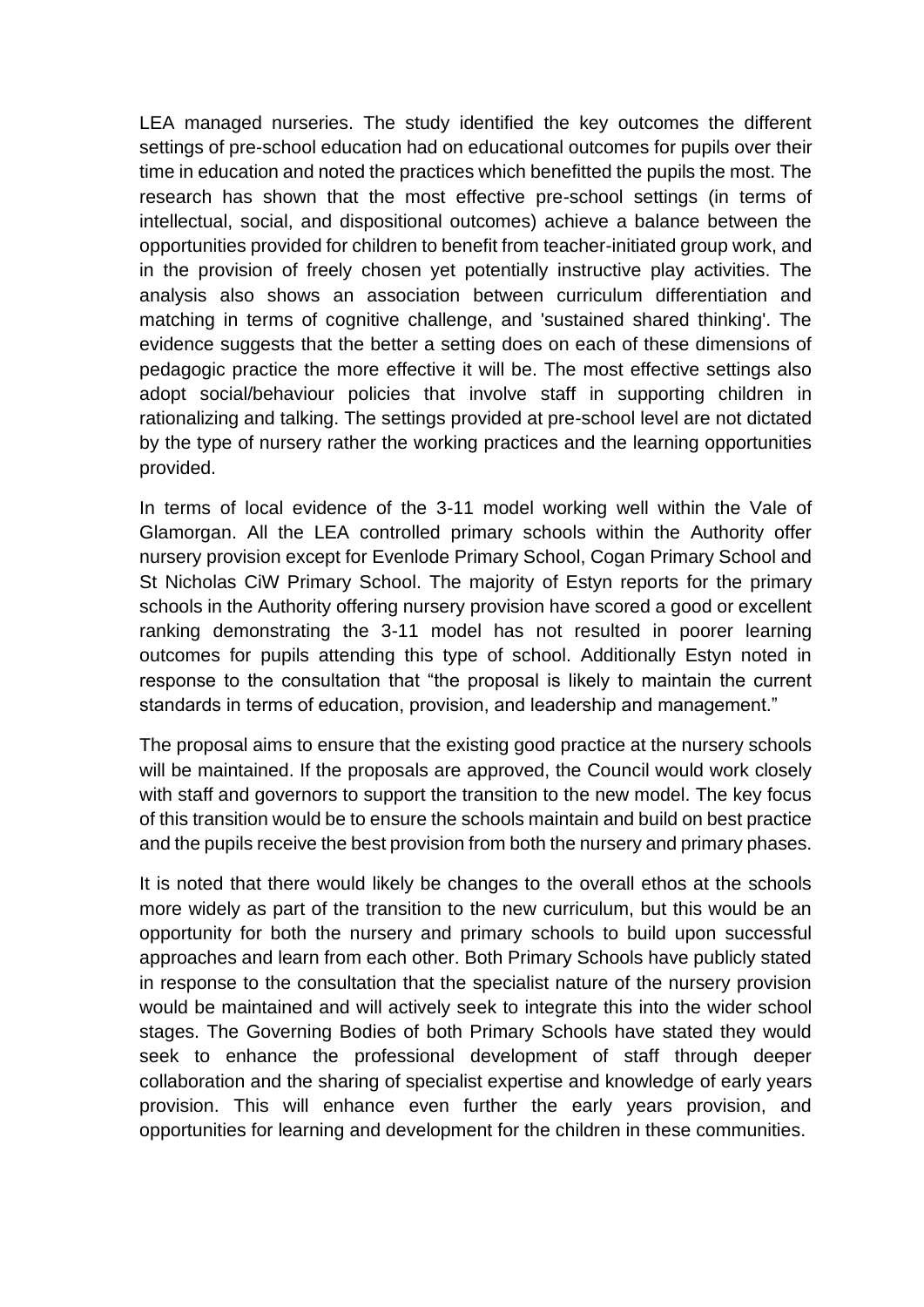# <span id="page-8-0"></span>2.2. OBJECTIONS RAISED IN RELATING TO BOTH PROPOSALS:

#### <span id="page-8-1"></span>OBJECTION THEME 1

#### **Loss of nursery school**

81 Respondents raised concerns that Bute Cottage and Cogan nursery schools would lose their independent identities if amalgamated with the primary schools. There is a risk that disadvantages associated with the loss of dedicated headteachers, and staff has not been fully considered.

#### **Council's response to the concerns raised**

Over the years, the Council has been moving towards a 3-11 model for primary education. This is considered an efficient model of education, providing equality of provision across the Vale of Glamorgan. Whilst the Council understands that there are benefits associated with the standalone nursery school model, this could not be provided across the Vale of Glamorgan due to the increased costs to manage the provision. In terms of the model of education there is various research which supports different models. However, the longitudinal studies "Effective Provision of Pre-school Education" (EPPE) and the "Researching Effective Pedagogy in the Early Years" (REPEY) funded by the UK Governments Department for Education and Skills researched 3000 children aged 3 plus in 141 pre-schools in England. This detailed study covered a significant sample and time frame and has been used to inform educational policies in the UK. The research included different types of pre-school provision including nursery classes (provision within Primary Schools) and LEA nursery schools (dedicated LEA managed nurseries. The study identified the key outcomes the different settings of pre-school education had on educational outcomes for pupils over their time in education and noted the practices which benefitted the pupils the most. The research has shown that the most effective preschool settings (in terms of intellectual, social, and dispositional outcomes) achieve a balance between the opportunities provided for children to benefit from teacherinitiated group work, and in the provision of freely chosen yet potentially instructive play activities. The analysis also shows an association between curriculum differentiation and matching in terms of cognitive challenge, and 'sustained shared thinking'. The evidence suggests that the better a setting does on each of these dimensions of pedagogic practice the more effective it will be. The most effective settings also adopt social/behaviour policies that involve staff in supporting children in rationalizing and talking. The settings provided at pre-school level are not dictated by the type of nursery rather the working practices and the learning opportunities provided.

In terms of local evidence of the 3-11 model working well within the Vale of Glamorgan. All the LEA controlled primary schools within the Authority offer nursery provision except for Evenlode Primary School, Cogan Primary School and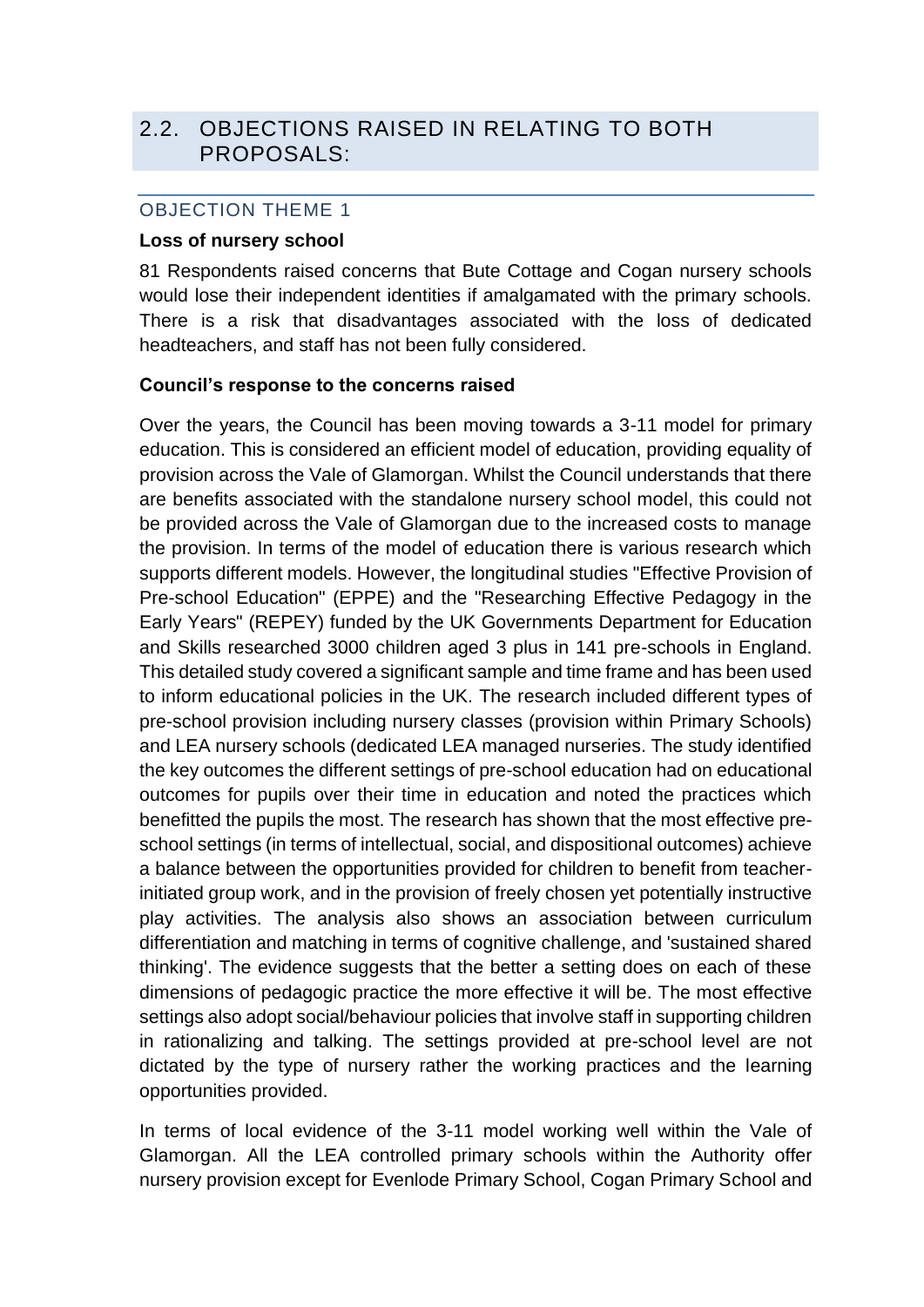St Nicholas CiW Primary School. The majority of Estyn reports for the primary schools in the Authority offering nursery provision have scored a good or excellent ranking demonstrating the 3-11 model has not resulted in poorer learning outcomes for pupils attending this type of school. Additionally Estyn noted in response to the consultation that "the proposal is likely to maintain the current standards in terms of education, provision, and leadership and management."

If this proposal goes ahead, the Governing Bodies would be supported to ensure that these benefits and good practice from the existing nurseries would transfer to the amalgamated schools. Transition measures would be put in place to support the amalgamation of the schools and mitigate any risks associated with the loss of a dedicated headteacher by ensuring a resilient and experienced senior leadership team with appropriate specialisms are reflected within it. The Council would work closely with staff and governors to develop a comprehensive transition plan to retain the good practice currently in place at both Bute Cottage Nursery School and Cogan Nursery School.

Amalgamation would enable the strengths present in the existing separate nursery and primary schools to be combined to deliver high quality provision operating across separate sites. Nursery provision would continue to be operated from the existing buildings which would provide a level of separation from the rest of the primary school.

Existing staff would transfer to the amalgamated schools, ensuring continuity in provision. The governing bodies of Evenlode Primary School and Cogan Primary School would need to reflect the inclusion of the nursery phase. This would include exploring opportunities to offer vacant positions to existing governors for Bute Cottage Nursery School and Cogan Nursery School. If approved, these proposals would ensure the schools are able to continue providing high quality education. The proposals facilitate a consistent education philosophy for children for up to 9 uninterrupted years of education, thereby minimising the potential for disruption during transition from nursery to primary.

A single leadership team and governing body across each school would result in the removal of duplication of management and governance functions. For example, the standalone nursery schools are currently inspected by Estyn and have to submit separate data returns to the Council, Central South Consortium and Welsh Government. The streamlining of management and administrative functions, as well as the ability to arrange joint contracts and service level agreements for buildings and other support services, would result in available funding being utilised more effectively. The amalgamated schools would make it easier to engage with parents particularly where they have children of both nursery and primary ages. Parents would only need to familiarise themselves with one set of policies and one set of communications.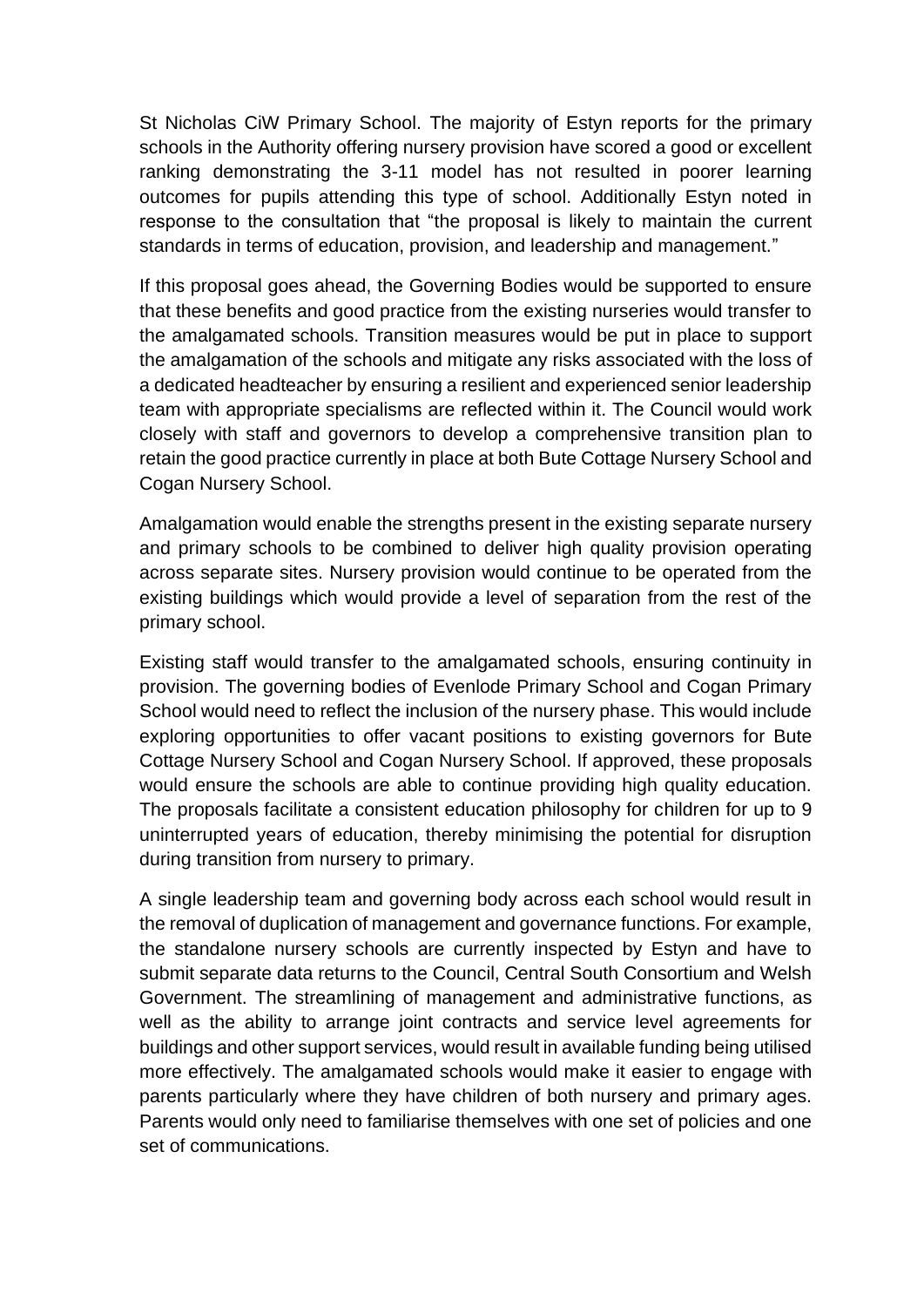There are also benefits associated with nursery provision being delivered as part of a 3-11 school. This includes a single vision, strategy and ethos across all phases which can support transition across phases of education. A single 3-11 school can also result in improved communication between parents and staff with a single point of contact throughout all phases of primary education.

# <span id="page-10-0"></span>OBJECTION THEME 2

#### **Loss of tailored nursery school provision**

103 Respondents emphasised the specialist support the nursery schools provide for young children and that this would be lost through amalgamation. There were concerns that education would be formalised too soon and that children would miss out on learning through play. Particularly concerns were raised on the loss of specialised staff at nursery level.

#### **Council's response to the concerns raised**

Both nursery schools are excellent in terms of standards and provision and the purpose of the proposals is not to address education standards. This proposal would have the advantage of reflecting on sharing and benefitting from the best practice in both the nursery and primary sectors. As outlined above, the Council has been moving towards a 3-11 model of primary education, providing equality in provision across the Vale of Glamorgan. This has also been the case across Wales. According to StatsWales, there are currently 9 maintained nursery schools across the 22 local authorities in Wales. In 2005/6 there were 32 maintained nursery schools representing a 72% reduction.

If the proposals are approved, the Council would work closely with staff and governors to support the transition to the new model. The key focus of this transition would be to ensure the schools maintain and build on best practice and the pupils receive the best provision from both the nursery and primary phases.

There would likely be changes to the overall ethos more widely as part of the transition to the new curriculum, but this would be an opportunity for both the nursery and primary schools to build upon successful approaches and learn from each other. Both Primary Schools have publicly stated in response to the consultation that the specialist nature of the nursery provision would be maintained and will actively seek to integrate this into the wider school stages. The Governing Bodies of both Primary Schools have stated they would seek to enhance the professional development of staff through deeper collaboration and the sharing of specialist expertise and knowledge of early years provision. This will enhance even further the early years provision, and opportunities for learning and development for the children in these communities.

Nearly all primary schools within the Vale of Glamorgan have their own nursery provision. Nursery educational or personal development outcomes have not been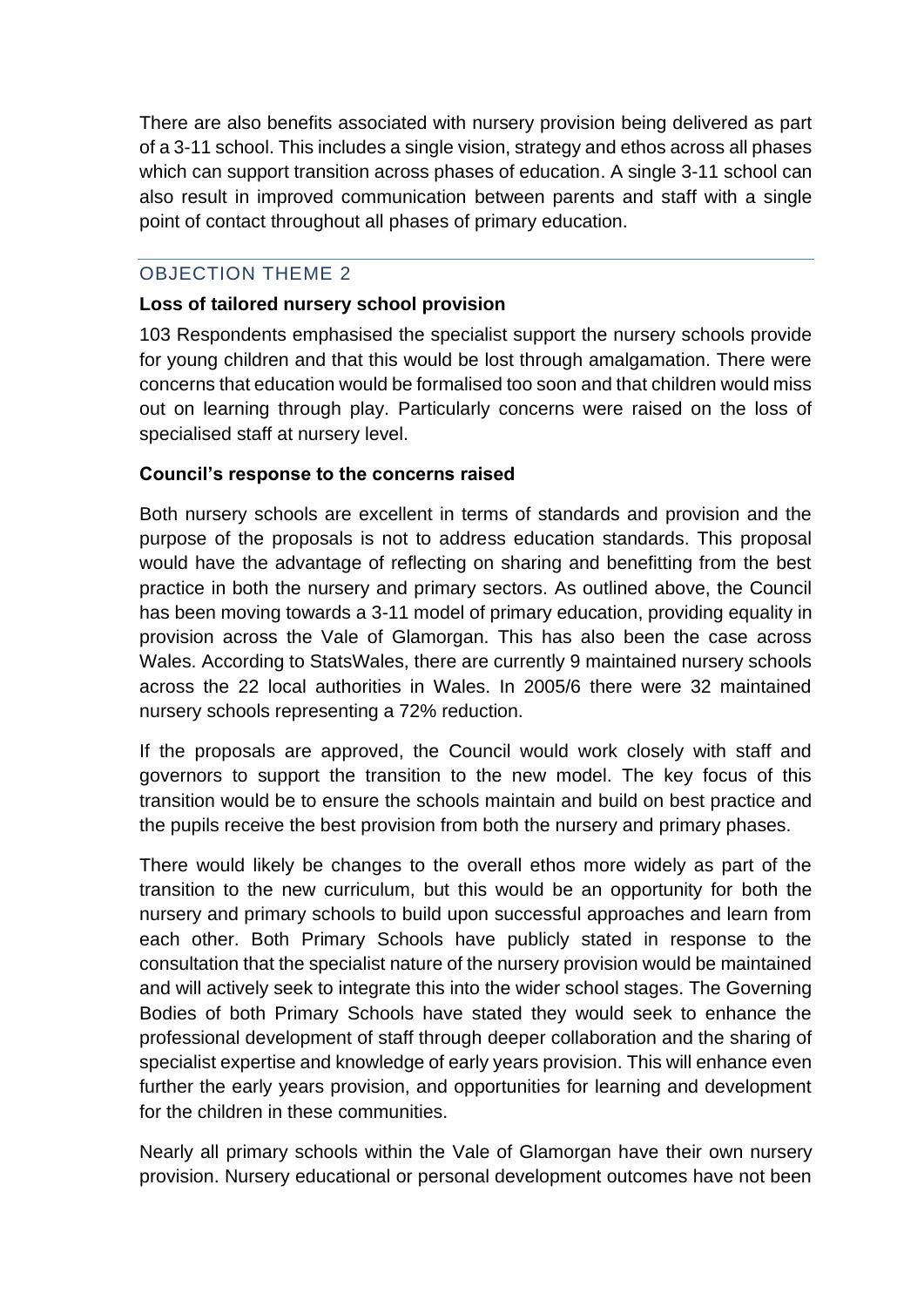raised as a concern in any inspections of other primary schools. There are also many independent nursery providers within the Vale of Glamorgan should parents wish their children to attend private provision exclusive of a primary school.

In terms of staff protection following the amalgamation subject to approval, nonteaching staff are protected from redundancies for 12 months following the implementation of the change and teaching staff are protected up to 3 years depending upon level. Any changes to the staff grades would need to be consulted upon between the headteacher, governing body, staff and the relevant unions prior to a change being implemented. It should be noted that staff can not be protected from dismissal or redundancy indefinitely, however, the proposal does not require any dismissals or redundancies to be implemented. The current headteachers are based on an acting-up arrangement which will be ended following the implementation of the proposal with staff returning to their original position. Consequently, it is considered that the proposal would not result in the loss of staff.

Regarding nursery teaching staff being required to teach different year groups, this is not the intention of the proposal. The proposal will maintain the nursery elements on the existing separate sites ensuring there will be a need for dedicated nursery staff at the nursery continuously. It is noted that staff management will be the responsibility of the Headteacher and Governing Body, however, the aim of the proposal is to maintain best practices within the schools utilising the expertise of existing staff at the relevant educational stages. The split site model being proposed will allow for a continued degree of independence from the primary school by virtue of its location while strengthening the transitional arrangements between nursery and primary school stages.

#### <span id="page-11-0"></span>OBJECTION THEME 3

#### **Cost savings insufficient to warrant proposal**

19 Respondents were concerned that the proposals are motivated by a cost cutting exercise and that it would lead to staff shortages or that the nursery would lose out on funding.

#### **Council's response to the concerns raised**

The consultation document sets out the rationale behind the proposals and notes several drivers for the proposal including potential cost savings. However, the main driver for the proposals is to ensure equality and consistency across primary provision in the Vale of Glamorgan, furthering the move towards the 3-11 primary model.

This model has several benefits, including developing continuity and progression in children's learning from the age of three. This would ensure there is a consistent approach to planning and delivery of the foundation phase (nursery to year two)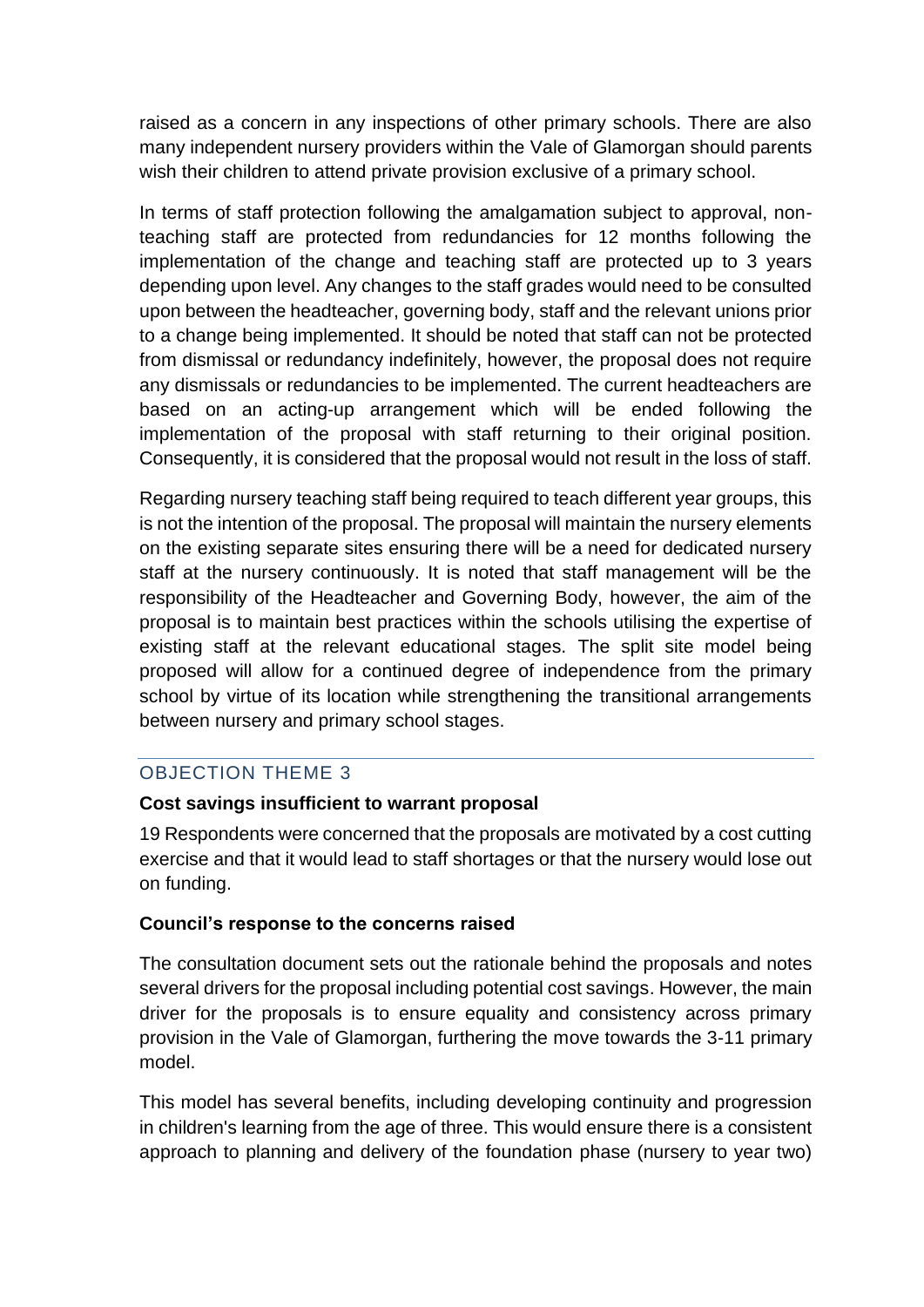and minimise the potential for disruption during transition from nursery to primary school.

The introduction of consistent policies, strategies and pedagogy across all ages would result in clear expectations and a shared ethos which is understood by children, parents, and carers throughout all phases of primary education. The proposals would also support a coordinated approach to planning for the needs of vulnerable pupils across the foundation phase.

A single leadership team and governing body across each school would result in the removal of duplication of management and governance functions. For example, the standalone nursery schools are currently inspected by Estyn and have to submit separate data returns to the Council, Central South Consortium and Welsh Government.

Parents would only need to familiarise themselves with one set of policies and one set of communications.

The proposals are not motivated solely by a cost-cutting exercise; however, it is noted within the consultation document that the proposals would result in a saving of £140k. All schools in the Vale of Glamorgan receive a delegated budget which is determined by the school funding formula. The formula is broken down into two separate sections: pupil-led funding and lump sum (or overhead) payments. Pupilled funding allocates a set amount per pupil on roll at a school which is applied consistently across all schools. Lump sum or overhead payments are set costs which can vary across schools, this includes allocations to fund the headteacher salary and repairs and maintenance. These proposals would result in a reduction of the lump sum costs as the nursery phase would no longer require a headteacher. This saving would be re-invested into the overall funding formula and would result in a fairer distribution of school funding.

Streamlining of management and administrative functions, as well as the ability to arrange joint contracts and service level agreements for buildings and other support services, could result in available funding being utilised more effectively.

Should the proposal be implemented, Evenlode Primary School and Cogan Primary School would each receive an individual budget including allocations for the nursery phase. As most of the school funding is based on the number of pupils on roll, the proposals would improve the overall budget position for Evenlode Primary School and Cogan Primary School. Budgets would be shared across the nursery and primary phases to enable all pupils within the schools to receive access to high quality education and resources.

Therefore, from a Vale wide educational perspective, more pupils would benefit from a fairer distribution of funding.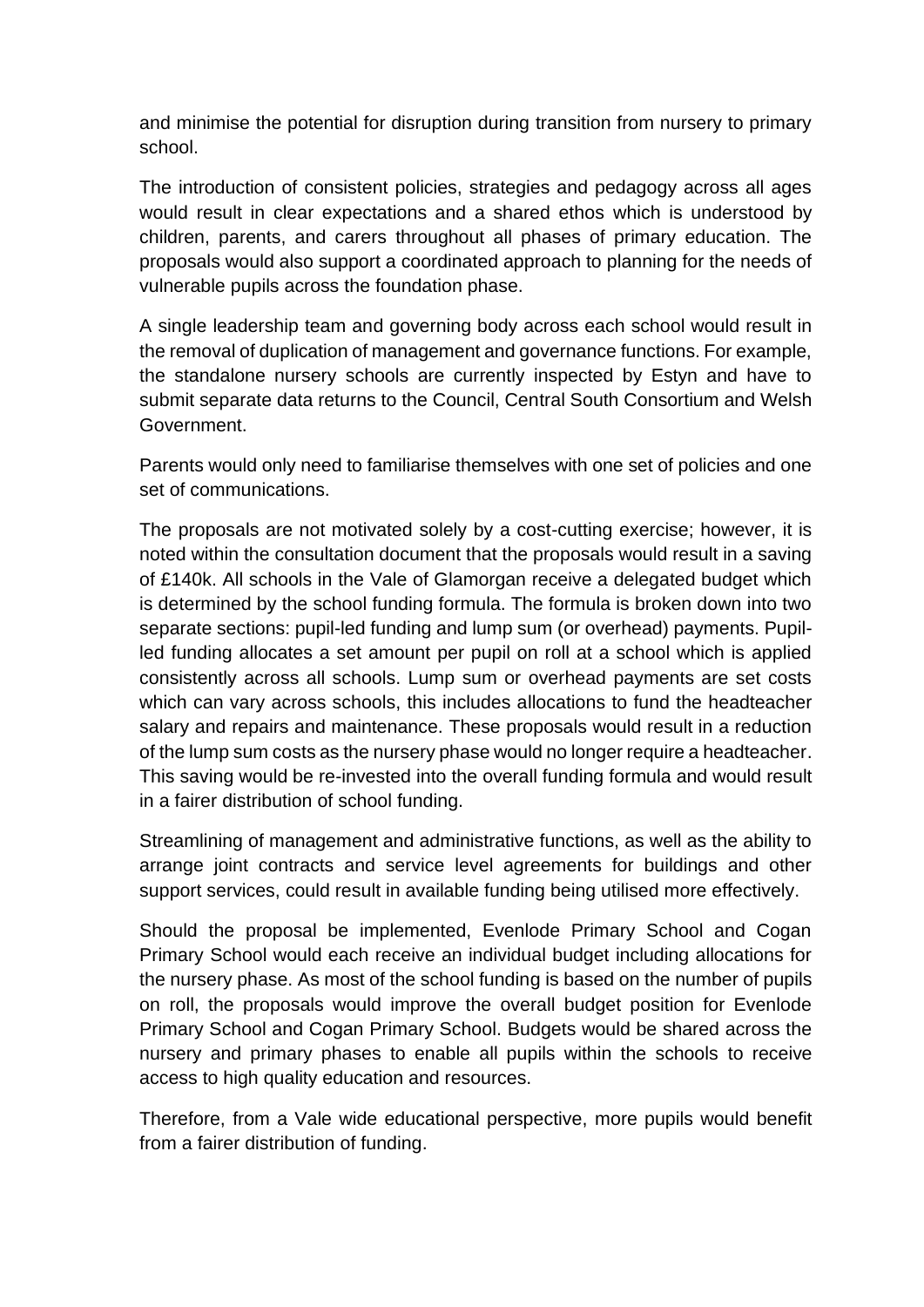# <span id="page-13-0"></span>OBJECTION THEME 4

#### **Current relationships between schools are appropriate and would not benefit from a change in structure**

2 Respondents felt that the relationship between the primary schools and nurseries was already adequate and therefore they would not need to be amalgamated to improve in this area.

#### **Council's response to the concerns raised**

Whilst the Council agrees there are good working relationships between the primary and nursery schools, there would still be opportunities for greater collaboration and streamlining of communications between the schools and with parents. This will help improve a shared understanding between primary school staff and nursery staff on the needs of pupils and how to develop high quality learning during the transitional educational stages from nursery, reception and year 1 through improved collaboration due to overarching management structures. This can take the form of sharing professional expertise between the different year groups to ensure continuity throughout the nursery and primary school stages. It also reduces the number of transitions for primary school pupils, which helps to reduce disruption to pupils as they move from nursery to primary school ensuring that pupils are prepared for the move to primary school. This can be achieved through a stronger relationship between reception and year 1 staff attending end of year classes at the nursery stage to ensure pupils are familiar with new teachers. It should be noted that potential arrangements would be determined by the Governing Body for the school, but the aim to improve professional expertise and pupil experience has been highlighted in the existing primary school governing bodies' responses to the consultation. Additionally, due to the increase of pupil numbers at the primary school resulting from the nursery element being incorporated at the school, this will increase the governing body size accordingly with new positions being prioritised for the existing nursery school governing body. This will help ensure there is proportional representation within the new governing body based on pupil numbers between the primary and nursery elements.

If approved, these proposals would ensure the schools are able to continue providing high quality education. The proposals facilitate a consistent education philosophy for children for up to 9 uninterrupted years of education, thereby minimising the potential for disruption during transition from nursery to primary. Transitions between the different learning stages increase the likelihood for detrimental impacts upon educational outcomes for pupils. One clear way of reducing the number of transitions that children experience before the age of five is to remove the hurdle between nursery and primary school stages. It also allows for a greater opportunity for nursery staff to be involved in the ongoing education of pupils has they move through reception and year 1 phases of learning ensuring it is easier to maintain continuity of education between the different year groups.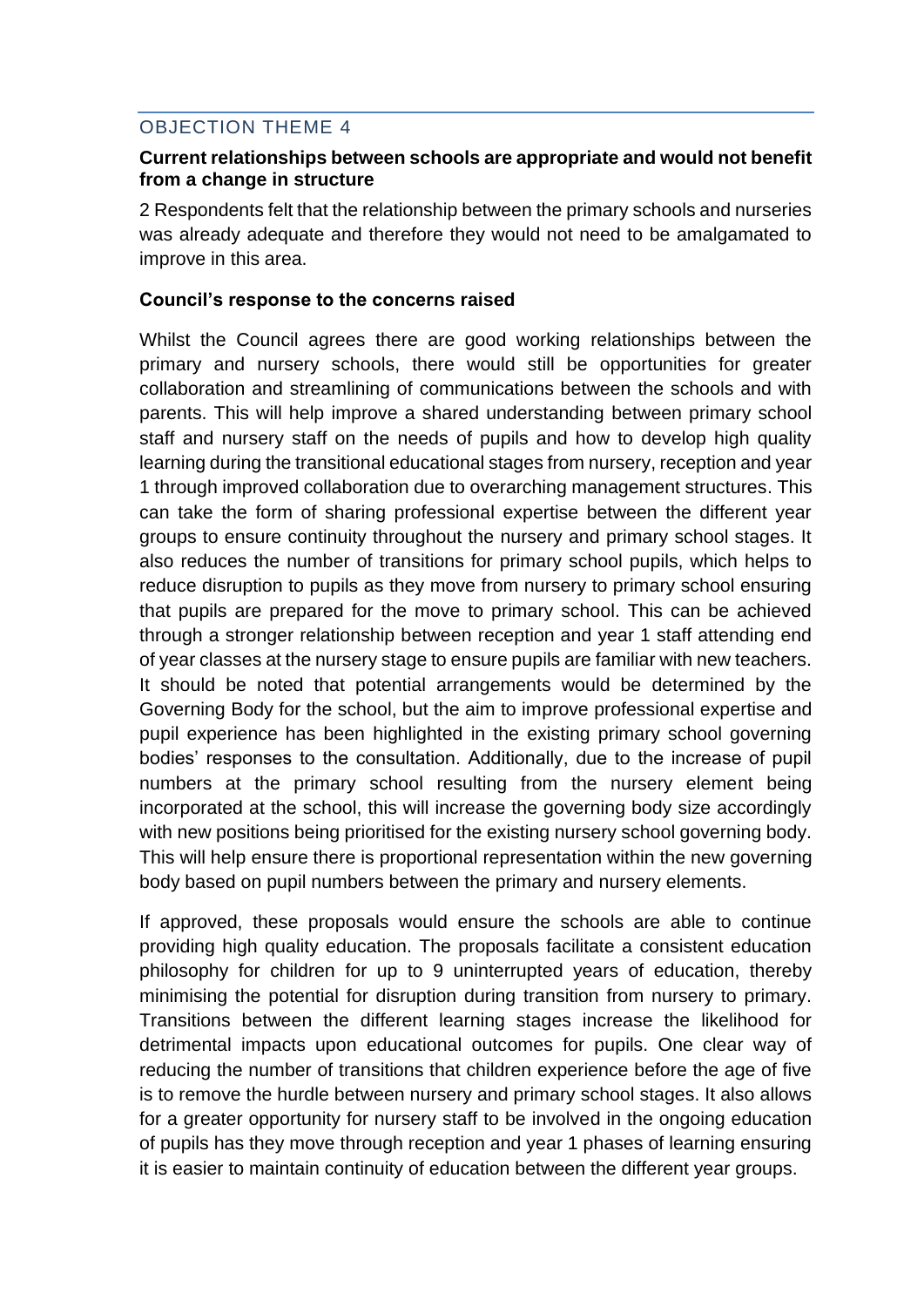The amalgamated schools would make it easier to engage with parents particularly where they have children of both nursery and primary ages. Parents would only need to familiarise themselves with one set of policies and one set of communications. There would also be greater professional development opportunities for staff by being part of a primary school teaching across all phases of primary education. The proposed amalgamation would allow for a sharing of pedagogical practices across staff in all age groups thus ensuring consistency.

#### <span id="page-14-0"></span>OBJECTION THEME 5

#### **Inappropriate setting for nursery pupils**

10 Respondents raised concerns that nursery school pupils would be overwhelmed in a setting with primary school pupils and as part of a larger school.

#### **Council's response to the concerns raised**

Both Nursery School locations would remain on the existing sites and would not be relocated. The nursery sites would then be managed as part of the Primary Schools acting as off-site nursery classes to the primary school provision with stronger links to the relevant primary school due to changes in management structure and improvements to transitional arrangements.

There would be no increase in the overall places available as a result of these proposals (there would be 4 fewer part-time nursery places available at Cogan) and the nursery phase of the schools would remain on their current sites.

Therefore, the everyday experience within the schools would not change for either nursery or primary pupils as the physical settings will not change as a result of these proposals. One of the main benefits of amalgamation would be improved transition. Pupils could be introduced to the primary phase gradually throughout the year informally in discussion with parents/guardians taking into account the statutory age for compulsory education, which would reduce the impact of the September transfer.

# <span id="page-14-1"></span>OBJECTION THEME 6

#### **Majority of consultees oppose proposals**

31 Respondents raised an objection based upon the result of the consultation exercise where the majority of representations objected to the proposal. Respondents identified that the Council should determine the proposal based on the number of objections received.

#### **Council's Response**

It is acknowledged that a high proportion of the consultees from the statutory consultation held on 20<sup>th</sup> September 2022 to 5<sup>th</sup> November 2022 objected to the proposal. However, the statutory consultation is not a referendum requiring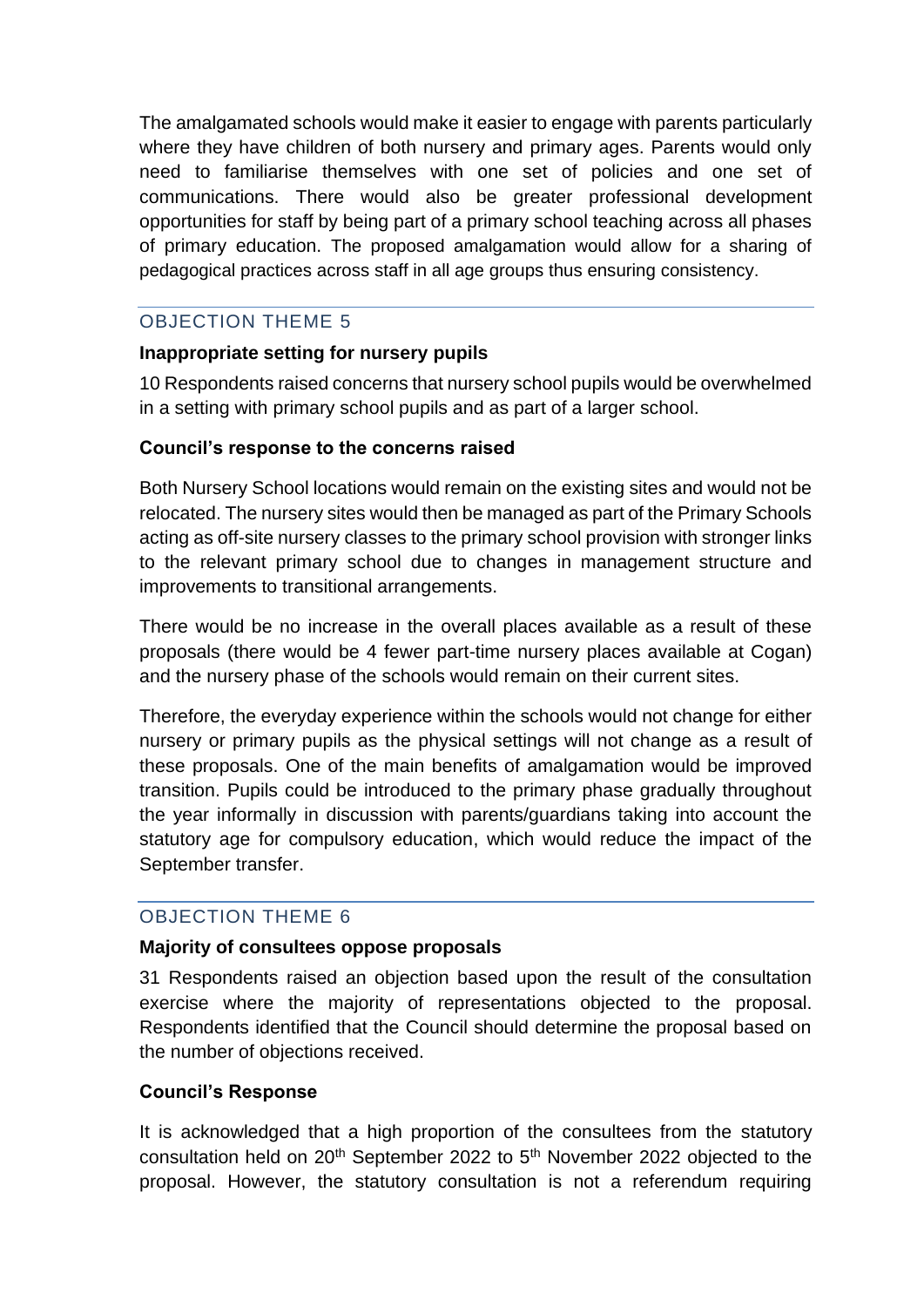decision makers to undertake the decision with the greatest amount of support. The consultation process is an opportunity for the decision maker to make their proposals known publicly and invite comments on the proposal to ensure the decision maker can make an informed decision. This is in accordance with the School Standards and Organisation (Wales) Act 2013 and guidance contained within the School Organisation Code (2018).

The consultation process raised several themes which respondents were concerned about, which the Council provided a detailed response to as part of the Consultation Response Report. Following the publication of the Consultation Response Report, the Cabinet who is the decision maker for the proposal, determined to progress with the proposal to the next stage and a Statutory Notice was issued. The objection period for the statutory notice resulted in 111 objectors to the proposal which is a reduction from the 238 respondents (169 objections to Proposal 1 and 73 objections to Proposal 2) received as part of the consultation process.

It is acknowledged that there is still a high number of objections to the proposal, however, this report outlines the response to those objections to allow the Council's Cabinet to make an informed decision as to progress or withdraw the proposal. Although the objections have been summarised for the purposes of this report Councillors were supplied with objections in full prior to the Cabinet meeting to ensure objections have been fully considered.

#### <span id="page-15-0"></span>OBJECTION THEME 7

#### **No clear rationale for proposal**

14 respondents raised concerns that the rationale for the proposals and/or moving the nursery schools was unclear.

#### **Council's response to the concerns raised**

The rationale for the proposals is set out in the consultation document in line with the School Organisation Code 2018. However, the main driver for the proposal is to ensure equality and consistency across primary provision in the Vale of Glamorgan, furthering the move towards the 3-11 primary model. In terms of background, in 2021/22, Bute Cottage Nursery School received a budget totalling £286,292, which equates to £6,983 per pupil (FTE). Cogan Nursery School received a budget totalling £280,829 which equates to £7,590 per pupil (FTE). The amount of funding per pupil is significantly higher than the average funding per pupil across all primary schools which was £3,804 in 2021/22. Funding per pupil is generally higher in standalone nursery schools due to higher staffing and running costs. However, a higher budget does not equate to better educational outcomes as evidenced by the existing educational offer throughout the Vale of Glamorgan which mainly achieve good or excellent ratings from Estyn.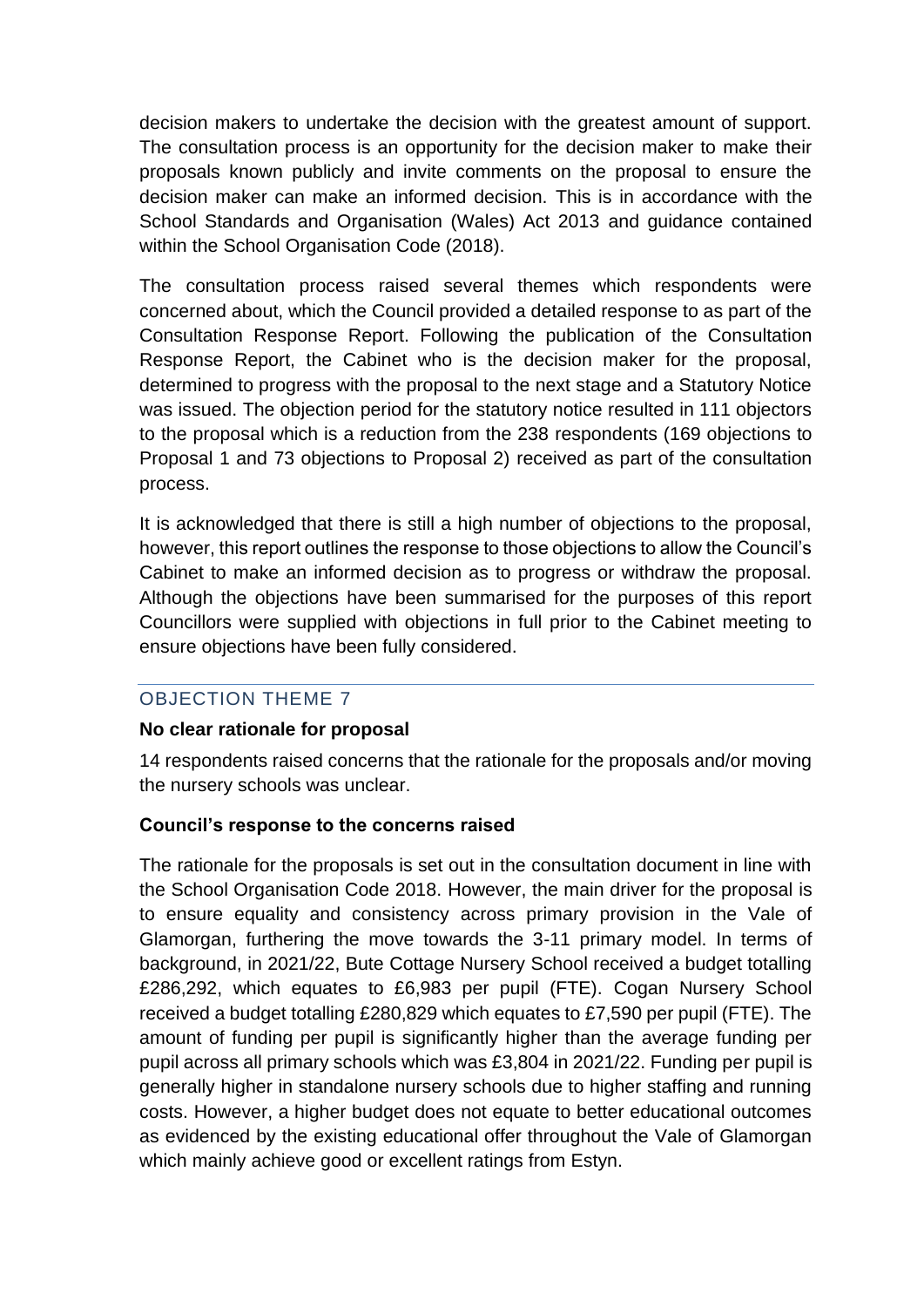Bute Cottage Nursery School and Cogan Nursery School are the only two standalone nursery schools within the Vale; i.e. separate entities with their own governing bodies and a delegated budget. Both nursery schools are currently managed by a headteacher and governing body and receive a separate budget from the Council. The headteacher post at Bute Cottage Nursery School became vacant at the end of August 2019 and is currently being covered through a temporary acting-up arrangement. The headteacher post at Cogan Nursery School became vacant at the end of August 2021 and will be covered for one year through a temporary acting-up arrangement with St Andrews Major CIW Primary School. This provides the opportunity for the Council to reconfigure nursery provision whilst avoiding compulsory redundancies. The proposal would save approximately £140k per annum due to the removal of the acting-up arrangement at the nursery schools to cover which relates to the cost for the headteacher position (£70,000 per nursery school).

The 3-11 model is considered to better develop continuity and progression in children's learning from the age of three onwards. This would ensure there is a consistent approach to planning and delivery of the foundation phase (nursery to year two) and minimise the potential for disruption during transition from nursery to primary school. The introduction of consistent policies, strategies and pedagogy across all ages would result in clear expectations and a shared ethos which is understood by children, parents, and carers throughout all phases of primary education.

The proposal would also support a coordinated approach to planning for the needs of vulnerable pupils across the foundation phase. A single leadership team and governing body across each school would result in the removal of duplication of management and governance functions. For example, the standalone nursery schools are currently inspected by Estyn and have to submit separate data returns to the Council, Central South Consortium and Welsh Government. The streamlining of management and administrative functions, as well as the ability to arrange joint contracts and service level agreements for buildings and other support services, would result in available funding being utilised more effectively. The amalgamated schools would make it easier to engage with parents particularly where they have children of both nursery and primary ages. Parents would only need to familiarise themselves with one set of policies and one set of communications.

#### <span id="page-16-0"></span>OBJECTION THEME 8

#### **Insufficient resources to maintain quality of education**

71 respondents objected to the proposal on the ground that there would be insufficient budget to continue to provide the high level of educational outcomes at nursery level. Respondents identified that a dedicated nursery budget was more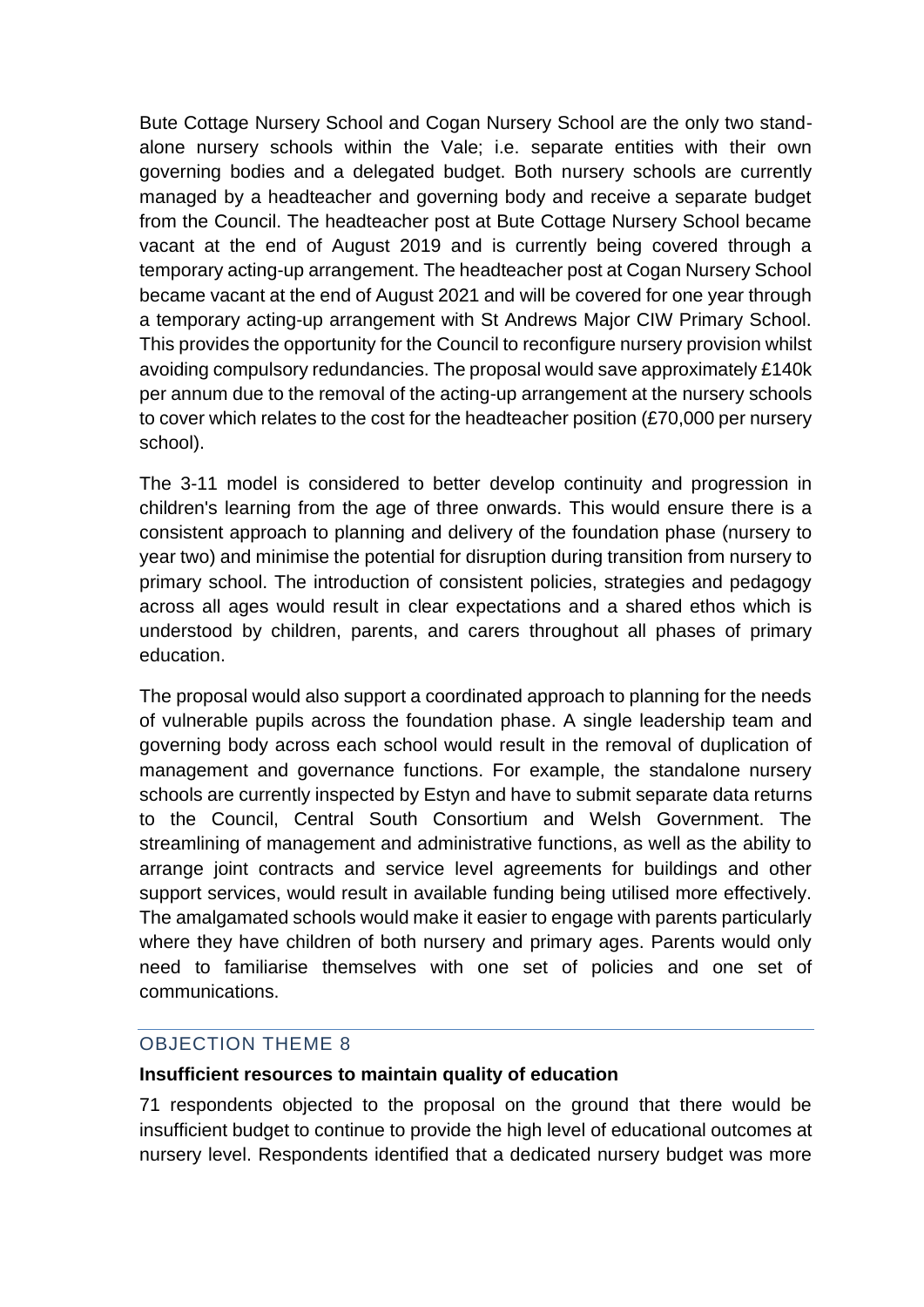beneficial to nursery educational outcomes than having an overarching budget for an amalgamated school model.

#### **Council Response**

Should the proposal be implemented, Evenlode Primary School and Cogan Primary School would each receive an individual budget including allocations for the nursery phase. As the majority of school funding is based on the number of pupils on roll, the proposals would improve the overall budget position for Evenlode Primary School and Cogan Primary School. Evenlode Primary School currently receives the lowest level of funding per pupil across all Vale schools. This is partly due to the lack of nursery provision. The proposals would result in a more efficient use of financial resources across all schools. Larger schools are also generally able to secure better value for money though economies of scale.

There would also be cost savings relating to streamlining of management and administrative functions, as well as the ability to arrange joint contracts and service level agreements for buildings and other support services. This would result in available funding being utilised more effectively and potentially reducing costs overall. Additionally, as the nursery and primary school sites will be split, administrative and maintenance costs would be included in the funding formula, ensuring there is sufficient budget to maintain the schools across both sites.

While both stand-alone nurseries are acknowledged to be excellent in terms of standards and provision, there is no evidence to suggest that children who attend stand-alone nurseries achieve better outcomes at the various assessment points during their school education than children who attend nurseries within primary schools.

# <span id="page-17-0"></span>OBJECTION THEME 9

#### **Consultation process inadequate**

39 respondents objected to how the statutory process had been managed. Respondents identified that information was difficult to find and delays to the process where not adequately advertised to interested parties.

#### **Council Response**

The process is subject to the statutory requirements set out in the School Standards and Organisation (Wales) Act 2013 and the guidance provided within the School Organisation Code (2018). The Council must undertake the process in accordance with these documents to ensure it is valid.

The proposal was subject to a consultation in accordance with the School Organisation Code (2018) which ran from 20<sup>th</sup> September 2021 to 5<sup>th</sup> November 2021. Following the close of the consultation, the Council responded to the comments received through a Consultation Report. The Consultation Report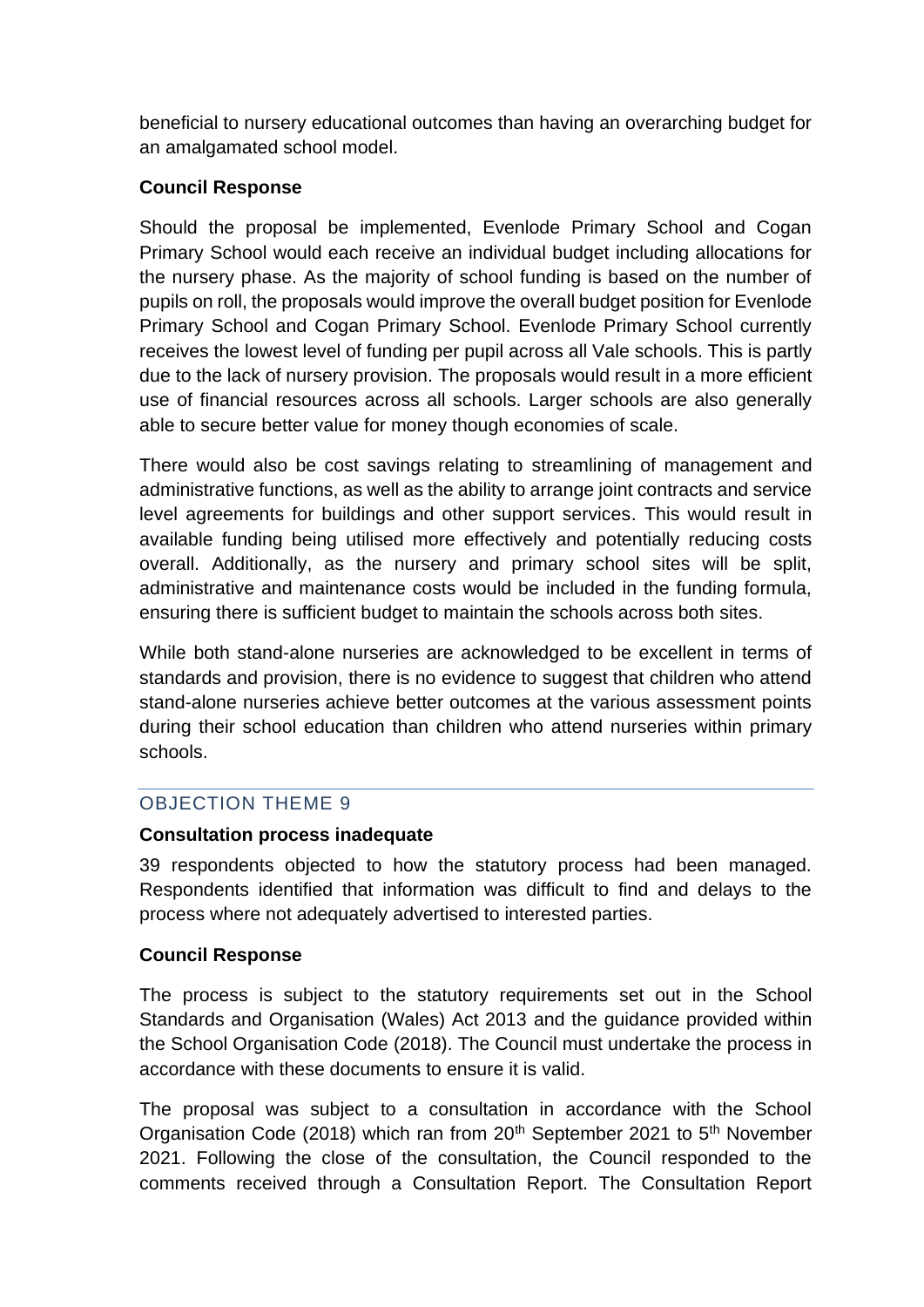contained a summary of the key issues raised during the consultation, provided a response to these concerns, and reviewed the proposal to determine the likely impact on quality and standards in education, the local community and travel arrangements.

The Consultation Report was then presented to the Council's Cabinet on 10<sup>th</sup> January 2022 with a recommendation to move to the Statutory Notice stage of the proposal. A copy of the Cabinet Report can be viewed here [https://www.valeofglamorgan.gov.uk/Documents/\\_Committee%20Reports/Cabine](https://www.valeofglamorgan.gov.uk/Documents/_Committee%20Reports/Cabinet/2022/22-01-10/Update-on-Nursery-Provision-Penarth-Consultation.pdf) [t/2022/22-01-10/Update-on-Nursery-Provision-Penarth-Consultation.pdf](https://www.valeofglamorgan.gov.uk/Documents/_Committee%20Reports/Cabinet/2022/22-01-10/Update-on-Nursery-Provision-Penarth-Consultation.pdf)

Following the consideration of the Cabinet Report and its recommendations, the Cabinet resolved to publish the proposal in the form of a statutory notice (Minute ref. C786 refers, see link -

[https://www.valeofglamorgan.gov.uk/Documents/\\_Committee%20Reports/Cabine](https://www.valeofglamorgan.gov.uk/Documents/_Committee%20Reports/Cabinet/2022/22-01-10/Minutes.pdf) [t/2022/22-01-10/Minutes.pdf\)](https://www.valeofglamorgan.gov.uk/Documents/_Committee%20Reports/Cabinet/2022/22-01-10/Minutes.pdf)

The Statutory Notice was planned to be issued on  $25<sup>th</sup>$  January 2022. This was based upon the Consultation Report being formally published on 11<sup>th</sup> January 2022 and allowing the required 2 weeks for stakeholders to consider the document as required in the School Organisation Code (2018).

However, since the Cabinet resolution to publish the Statutory Notice on 10<sup>th</sup> January 2022, Councillors called-in the decision to be considered at the Learning and Culture Scrutiny Committee. This impacted upon the predicted timescales for the proposal.

The Statutory Notice could not be published until the outcome of the Scrutiny Committee. The Scrutiny Committee can do one of three things: it can accept the report as drafted; it could refer the matter back to the Cabinet for further consideration with recommendations; or, in certain circumstances, it can refer the matter to full council.

There are a number of implications for the proposal which are out of the control of the Council officers who run the statutory process. This does cause difficulty in giving certainty to stakeholders on when the different stages of the process will start. However, contact details were provided throughout the process to ensure concerned parties could be raise queries with officers on the process and the current timescales.

All relevant statutory stakeholders have been contacted as part of the proposal both as part of the statutory consultation and the objection period. Additionally all respondents to the consultation were also contacted once the Statutory Notice was issued, making them aware of the objection period. Information relating to proposals was made available on the Council's webpage which can be viewed here: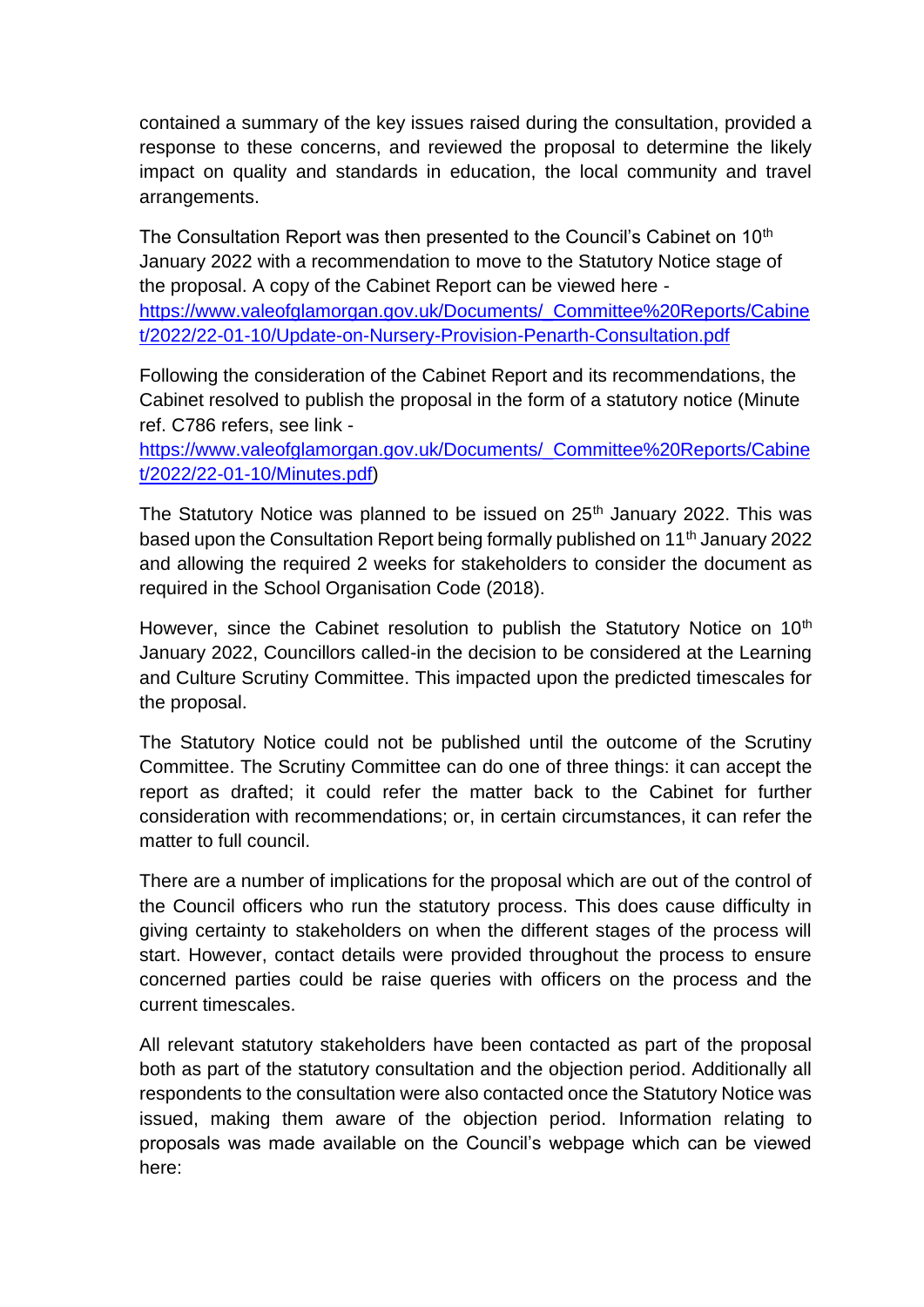[https://www.valeofglamorgan.gov.uk/en/living/schools/Consultations/Nursery-](https://www.valeofglamorgan.gov.uk/en/living/schools/Consultations/Nursery-Provision-Penarth-Consultation.aspx)[Provision-Penarth-Consultation.aspx](https://www.valeofglamorgan.gov.uk/en/living/schools/Consultations/Nursery-Provision-Penarth-Consultation.aspx)

The webpage was updated to reflect the different stages of the statutory process. Additionally, all decision making meetings held by the Council can be viewed online via recordings such as the relevant Cabinet meetings [\(https://www.youtube.com/playlist?list=PLzt4i14pgqIEOa\\_6uH4po68\\_H6wGjYiaP](https://www.youtube.com/playlist?list=PLzt4i14pgqIEOa_6uH4po68_H6wGjYiaP) refers) and Learning and Culture Scrutiny Committee Meetings [\(https://www.youtube.com/playlist?list=PLzt4i14pgqIEhf6Nqf58QWzDmFZIS6XJ](https://www.youtube.com/playlist?list=PLzt4i14pgqIEhf6Nqf58QWzDmFZIS6XJO)

[O](https://www.youtube.com/playlist?list=PLzt4i14pgqIEhf6Nqf58QWzDmFZIS6XJO) refers) where the proposals were considered by Cabinet and Committee members. The meetings were also available to watch live to ensure members of the public are kept informed of the process. During the most recent Learning and Culture Scrutiny Committee meeting, 6 members of the public registered to speak to voice their concerns which were considered by Committee members and reported back to Cabinet.

Therefore it is considered due regard has been given to all responses to the consultation process by decision makers in accordance with the School Organisation Code (2018).

# <span id="page-19-0"></span>2.3. ISSUES RAISED IN RELATION TO PROPOSAL 1 (BUTE COTTAGE NURSERY SCHOOL AND EVENLODE PRIMARY SCHOOL AMALGAMATION):

# <span id="page-19-1"></span>OBJECTION THEME 10

#### **Loss of outdoor space**

10 Respondents raised concerns that there would be a loss of outdoor provision at the sites if the nurseries were to move location, this issue mainly centred around Bute Cottage nursery school and Evenlode primary school.

# **Council's response to the concerns raised**

Neither of the affected nurseries would move site as a result of these proposals. Consequently, the outdoor space available at all the schools' sites subject to this proposal would remain the same.

# <span id="page-19-2"></span>OBJECTION THEME 11

# **Increased School Traffic**

2 Respondents raised objections relating to potential increases in traffic and difficulties with parking arrangements at the existing school sites due to the proposal.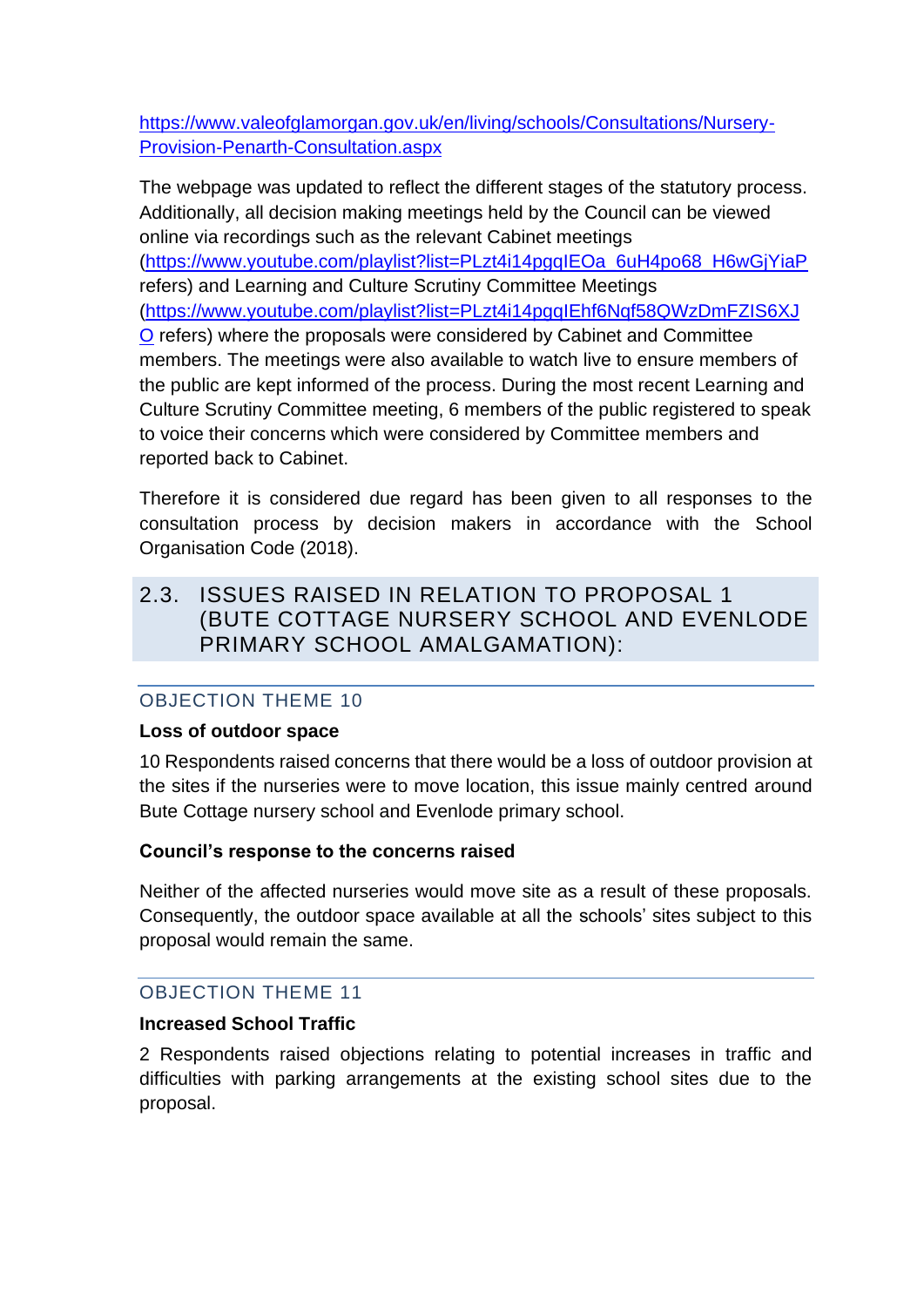#### **Council Response**

Neither of the affected nurseries would move site as a result of these proposals. Additionally the size of the nursery and primary schools at each site would not increase in capacity (Cogan nursery would reduce in capacity by 2 places). Consequently, it is considered this would not result in a material increase in school traffic movements.

#### <span id="page-20-0"></span>OBJECTION THEME 12

#### **Changes to catchment area detrimental to local residents**

1 Respondent raised an objection due to changes to the catchment areas of the nursery school. The objection considered a larger catchment area would result in changes to school related traffic attending the site.

#### **Council Response**

The catchment areas for the 3-11 model would mirror the existing catchment area for Evenlode Primary School for Bute Cottage Nursery School and Cogan Primary School for Cogan Nursery.

Bute Cottage currently prioritises pupils living in the Evenlode Primary School catchment area and Cogan Nursery School prioritises pupils living in the Cogan Primary School catchment area. Consequently, based on the existing arrangements at the nursery schools including them within the catchment areas of the existing primary schools would not have a material impact on pupil numbers.

# <span id="page-20-1"></span>OBJECTION THEME 13

# **Proposal would result in shared school site in long term**

8 Respondents objected to the proposal based upon the potential that the proposal could result in a shared school site in the long term. Objections identified that there were conflicting statements in the consultation material on a potential site move which was causing confusion.

#### **Council Response**

No proposals have been presented to relocate either nursery school. Therefore, no rationale is set out within the consultation document as this relates to the proposals to amalgamate the primary and nursery schools and keep the nursery schools on their current sites.

The Council cannot give certainty that a future proposal would not seek to review the nursery provision in Penarth. However, any plans to move the nursery schools from their current sites would be subject to a review of the feasibility of such a proposal and a separate consultation would follow if this was considered appropriate as part of the planning process. However, it should be noted that if in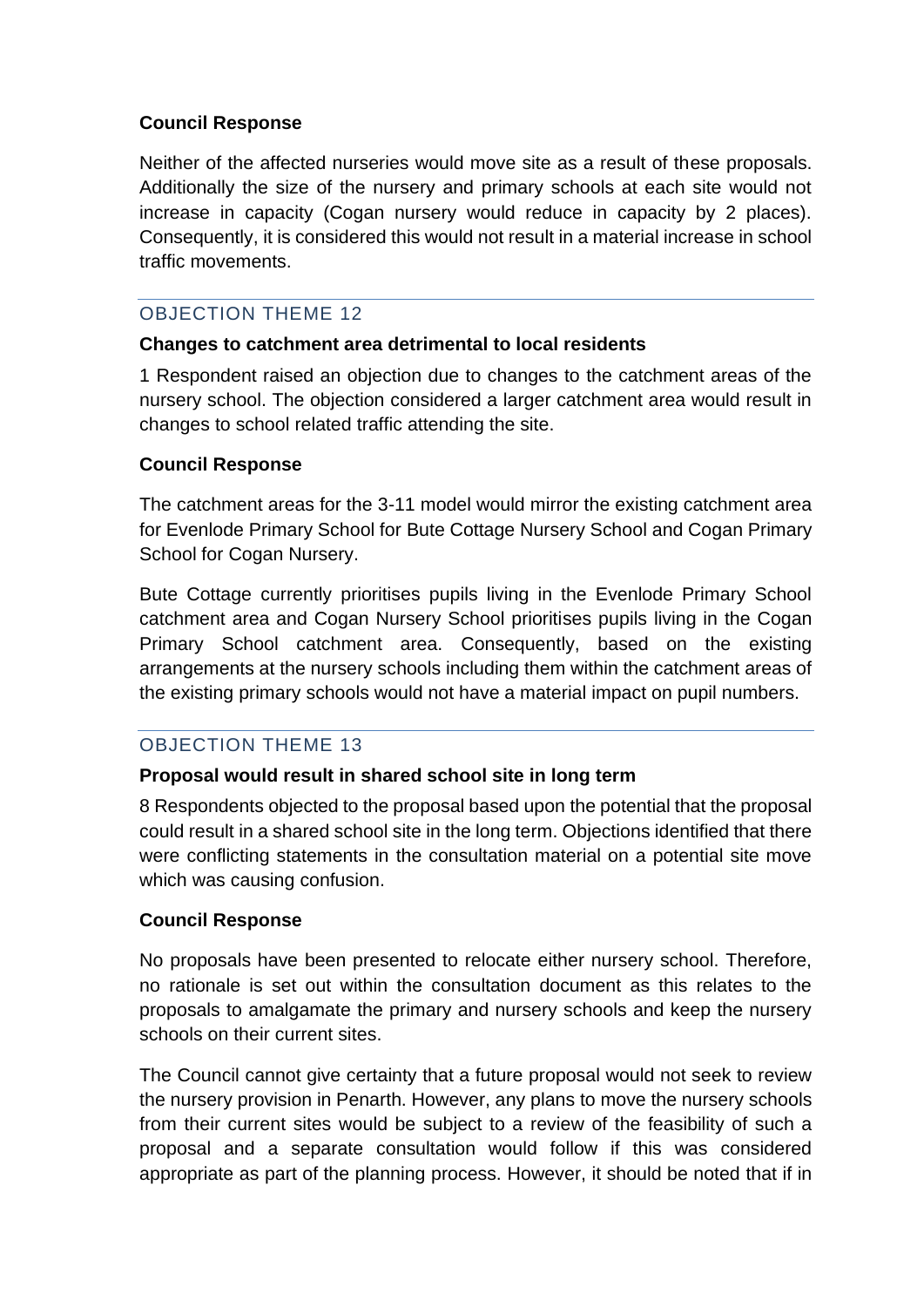the future the nursery schools were moved to a different location within 1 mile of the existing location, this would not engage schedule 2 of the 2013 Act as regards to a regulated alteration relating to a transfer of any school to a new site (which applies to a maintained nursery). This means that there would not be a requirement to undertake a statutory education consultation on this aspect of a future proposal if it occurs. However, there would be separate consultations relating to the planning process which would consider the material planning considerations for a new development such as increased pressures on traffic and sufficient space to serve the proposed development.

The Council has allocated £1.362m as part of the Sustainable Communities for Learning Programme to support reconfiguration of nursery provision in Penarth. However, the Council's School Investment Programme Board determined the project would not be feasible. Consequently, the Council is seeking approval from Welsh Government to remove the project to reconfigure nursery provision in Penarth from the current Sustainable Communities for Learning Programme to allow funding to be focused on other ongoing projects in the programme.

# <span id="page-21-0"></span>2.4. ISSUES RAISED IN RELATION TO PROPOSAL 2 (COGAN NURSERY AND PRIMARY SCHOOL AMALGAMATION):

# <span id="page-21-1"></span>OBJECTION THEME 14

#### **Transition arrangements between nursery and primary inappropriate**

11 respondents objected on the grounds that the amalgamation would not result in better transition arrangements. Objections identified that there were insufficient spaces in Cogan Primary to accommodate the number of pupil places at the nursery.

#### **Council's response to the concerns raised**

The Council is the admission authority for the nursery and primary school. The nursery school does not have a catchment area however it does prioritise places based upon the catchment area of Cogan Primary. The admissions process allows parents the right to exercise parental preference for a school and as a result pupils may attend the school from outside of the school's catchment area. This is dependent upon the number of applications received and the admissions criteria pupils fit into. Consequently, pupils from Cardiff attend the school as a result of parents exercising parental preference for the school. However, it should be noted the Local Authority's responsibility is to provide places for pupils within its area excluding those which travel from other Authority areas.

The school capacity and admission number are the limiting factors on the number of children who are admitted to the school. The local authority would not normally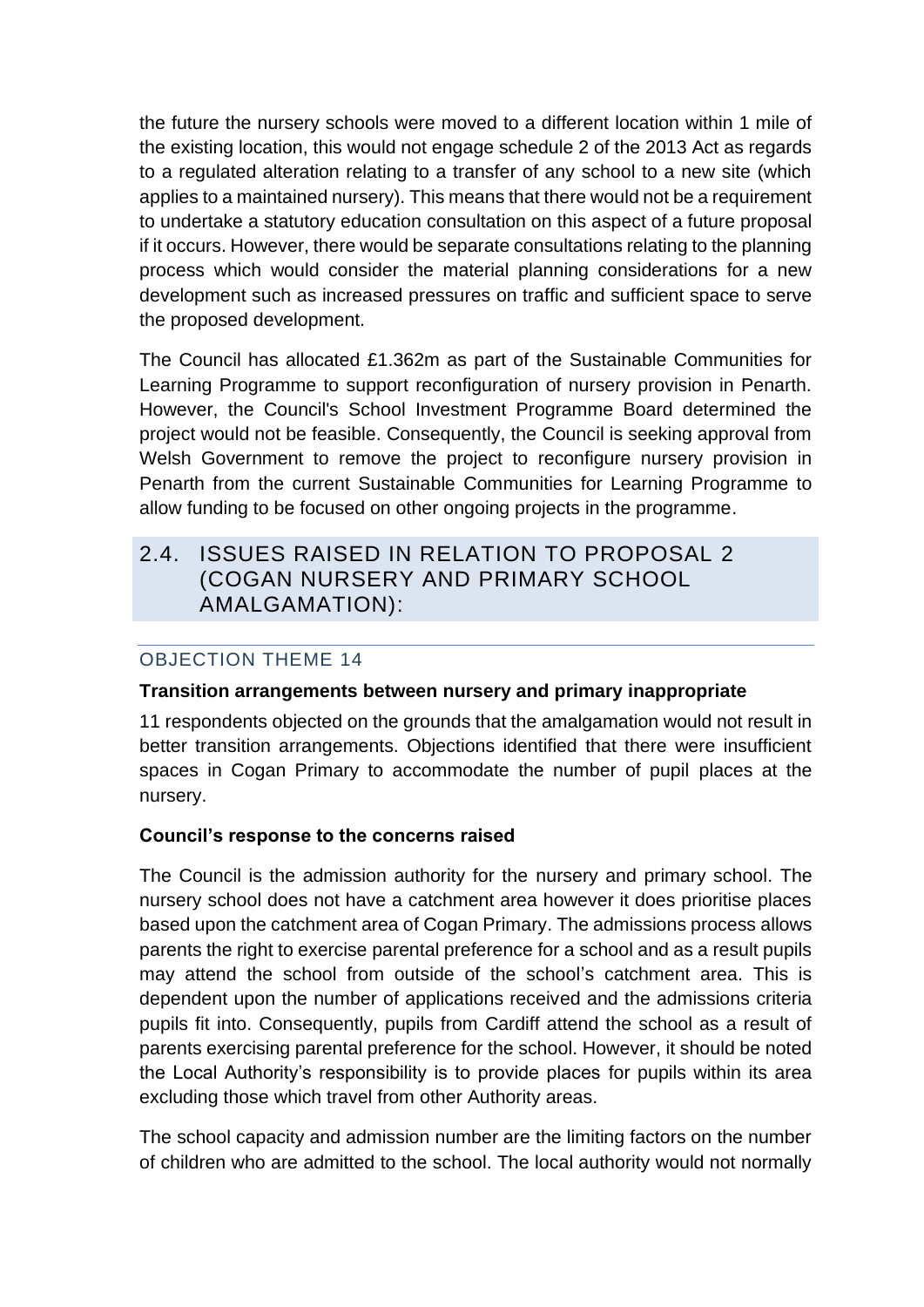consider admitting beyond the school's admission number and school capacity overall. Where there are more applications than there are places available in the reception class, places would be allocated by applying the Councils oversubscription criteria which prioritises those resident within the catchment area, in this instance this would relate to the Cogan Primary School catchment area. Admissions to the reception class would be in line with the Council's published admission arrangements

[\(https://www.valeofglamorgan.gov.uk/en/living/schools/admissions/School-](https://www.valeofglamorgan.gov.uk/en/living/schools/admissions/School-Admissions.aspx)[Admissions.aspx](https://www.valeofglamorgan.gov.uk/en/living/schools/admissions/School-Admissions.aspx) refers).

If the school were to be oversubscribed, places would be allocated up to the school's admission number by applying the Councils oversubscription criteria in order of priority. Furthermore, based on other schools within the Vale of Glamorgan, it is not always the case for parents of a whole nursery class apply to attend the reception class of the main school. A number of pupils in attendance at a nursery may attend other schools in the vicinity depending on parent preference. However, it is likely that the majority of pupils at nursery would transition to the primary school stage. This is reflected in the latest data for the schools which shows over the past 3 year the majority of nursery pupils have transitioned to Cogan Primary School and has increased year on year as shown in the table below:

|                 | September 2019 | September 2020 | September 2021 |
|-----------------|----------------|----------------|----------------|
| Cogan Nursery   | 23 (47.91%)    | 25 (52.08%)    | 25 (62.5%)     |
| Pupils to Cogan |                |                |                |
| Primary         |                |                |                |

The split between other primary schools is considered relatively low and is reflective of previous years. Consequently, it is considered the proposal would represent a benefit to the transitional arrangements of the nursery pupils attending Cogan Primary School.

# <span id="page-22-0"></span>OBJECTION THEME 15

#### **Cogan nursery takes in pupils from beyond the Cogan catchment area**

10 Respondents raised concerns that nursery pupils from Cogan Nursery attended from outside of the catchment area. It is considered this results in nursery pupils not attending Cogan Primary but benefitting from the Nursery offer at Cogan Nursery before attending alternative primary education.

#### **Council's response to the concerns raised**

The Council prioritises the admission of pupils who reside within the catchment area of Cogan Primary School. Proposal 2 would result in 96 part time Englishmedium nursery places in Cogan Primary School. This is 4 fewer part time places than currently available at Cogan Nursery School. However, this is sufficient to meet demand within the local area (see table 2 in admissions section of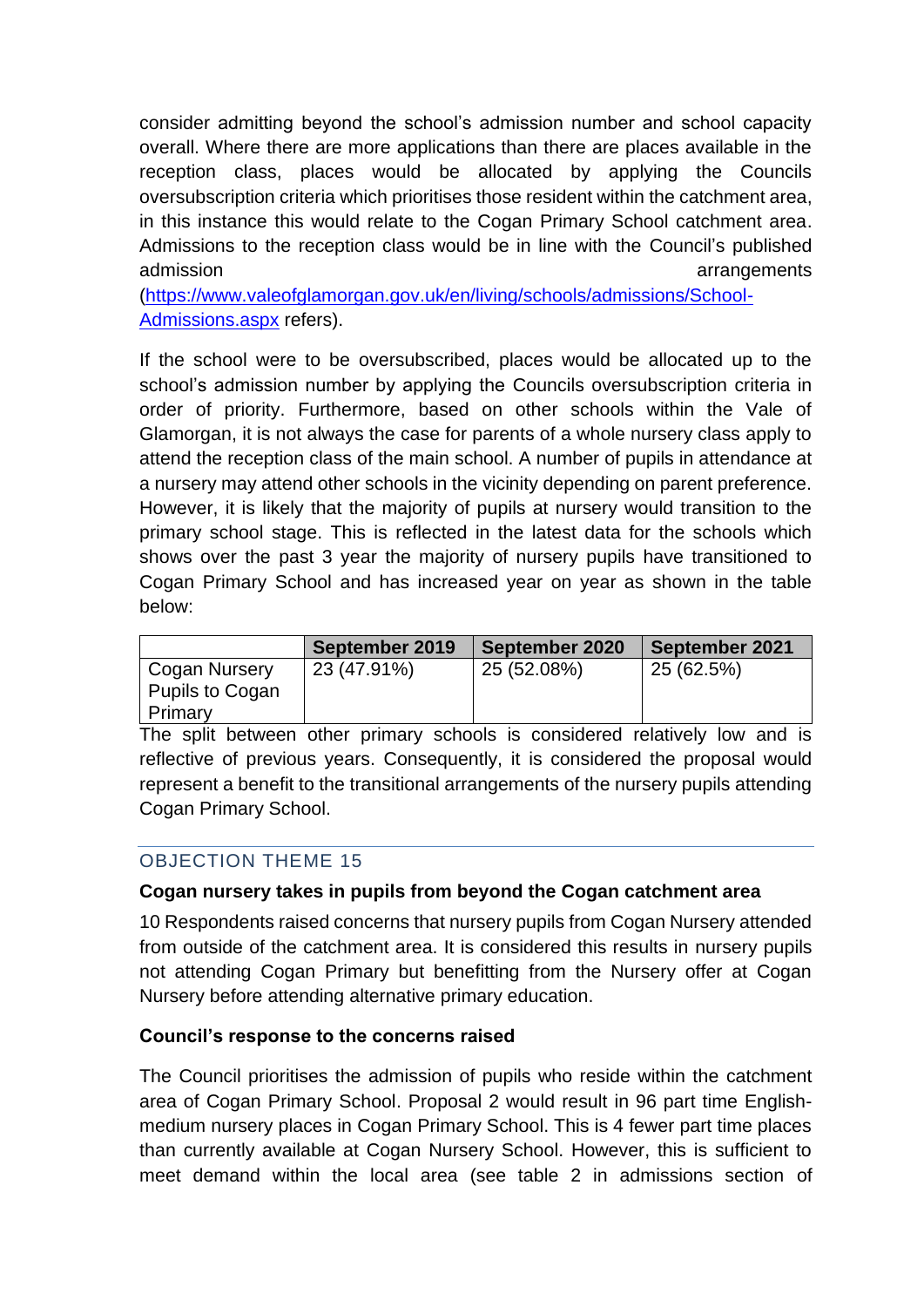consultation document). Other than this minor change, the admission arrangements and oversubscription criteria in place for both nursery and primary admissions would not change as a result of this proposal. Although it is noted that not all nursery pupils go on to attend Cogan Primary School, in 2021 the majority of nursery pupils (62.5% or 25 pupils) went on to attend Cogan Primary School. This reflects a growing trend from 2019 where nursery pupils attending Cogan Primary was 47.91%. In 2021 the remaining pupils went on to attend the following schools:

- Albert Primary  $-2.5%$
- Dinas Powys 5%
- Evenlode Primary  $-2.5%$
- Fairfield Primary 5%
- Llandough Primary 10%
- Out of County 2.5%
- St Joseph's Primary 2.5%
- Victoria Primary  $-5\%$
- Ysgol Y Deri  $-2.5%$

The split between other primary schools is considered relatively low and is reflective of previous years. Consequently, although nursery pupils attend from outside of the catchment most pupils go on to attend Cogan Primary School.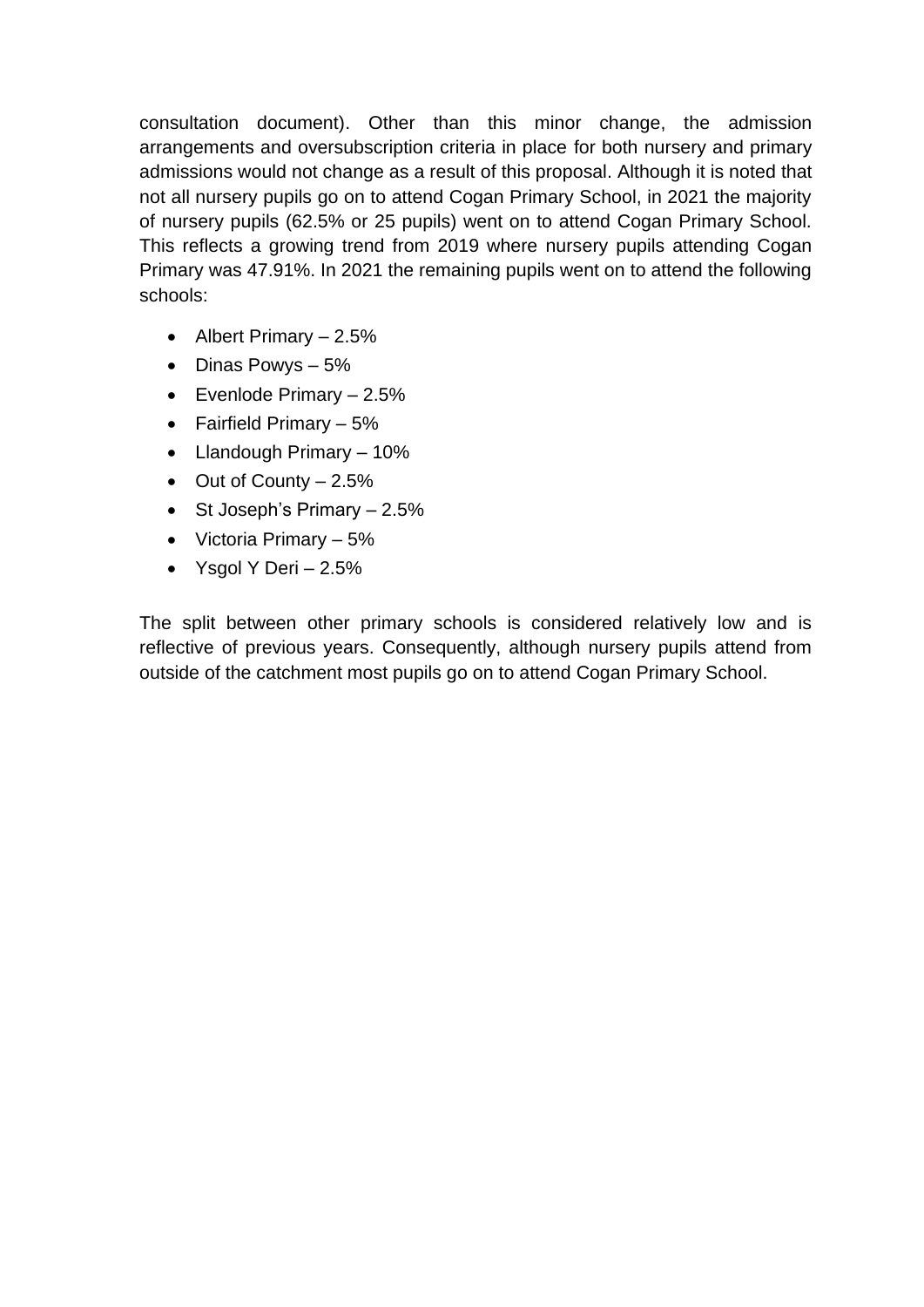# <span id="page-24-0"></span>3. FREQUENTLY ASKED QUESTIONS

This section provides frequently asked questions received throughout the statutory process in relation to both proposals.

#### *If implemented, what would the proposals mean?*

Bute Cottage Nursery School and Cogan Nursery School would be discontinued and all staff and pupils from the nursery phases would be transferred under the governance of Evenlode Primary School and Cogan Primary School respectively. However, nursery provision would continue to be provided from the existing buildings with both proposals.

#### *What is the intended timescale of implementation?*

It is intended that the proposals would be implemented by September 2022.

#### *How would these proposals impact upon admissions arrangements?*

The Vale of Glamorgan Council is the admission authority for the schools. All admissions arrangements within the Vale of Glamorgan are subject to annual review.

The capacity for the nursery phase of Evenlode Primary School and Cogan Primary School would be 96 part-time places. The admission number for the primary phase of Evenlode Primary School and Cogan Primary School would not be impacted by these proposals.

Children on roll in the nursery phase would not have an automatic right to continue education at the same school when moving up to a reception class. Parents would be required to apply for their chosen school. Where there are more applications than there are places available in the reception class, places would be allocated applying the Council's oversubscription criteria which prioritises residency within the catchment area.

#### *How would these proposals impact upon the existing governing bodies?*

Bute Cottage Nursery School and Cogan Nursery School staff would transfer under the management of the governing bodies of Evenlode Primary School and Cogan Primary School respectively.

Whilst the governing bodies of Bute Cottage Nursery School and Cogan Nursery School would be disbanded from September 2022, the Council would work with the governing bodies of Evenlode Primary School and Cogan Primary School to identify opportunities for governors to transfer to ensure continuity.

The governing bodies of Evenlode Primary School and Cogan Primary School would need to amend their terms of reference and structure to reflect the inclusion of the nursery phase.

#### *Do I need to respond to both proposals?*

You can respond to either or both proposals by filling out the relevant sections of the consultation response form (via the form or link below). You do not need to respond to both if you do not wish to.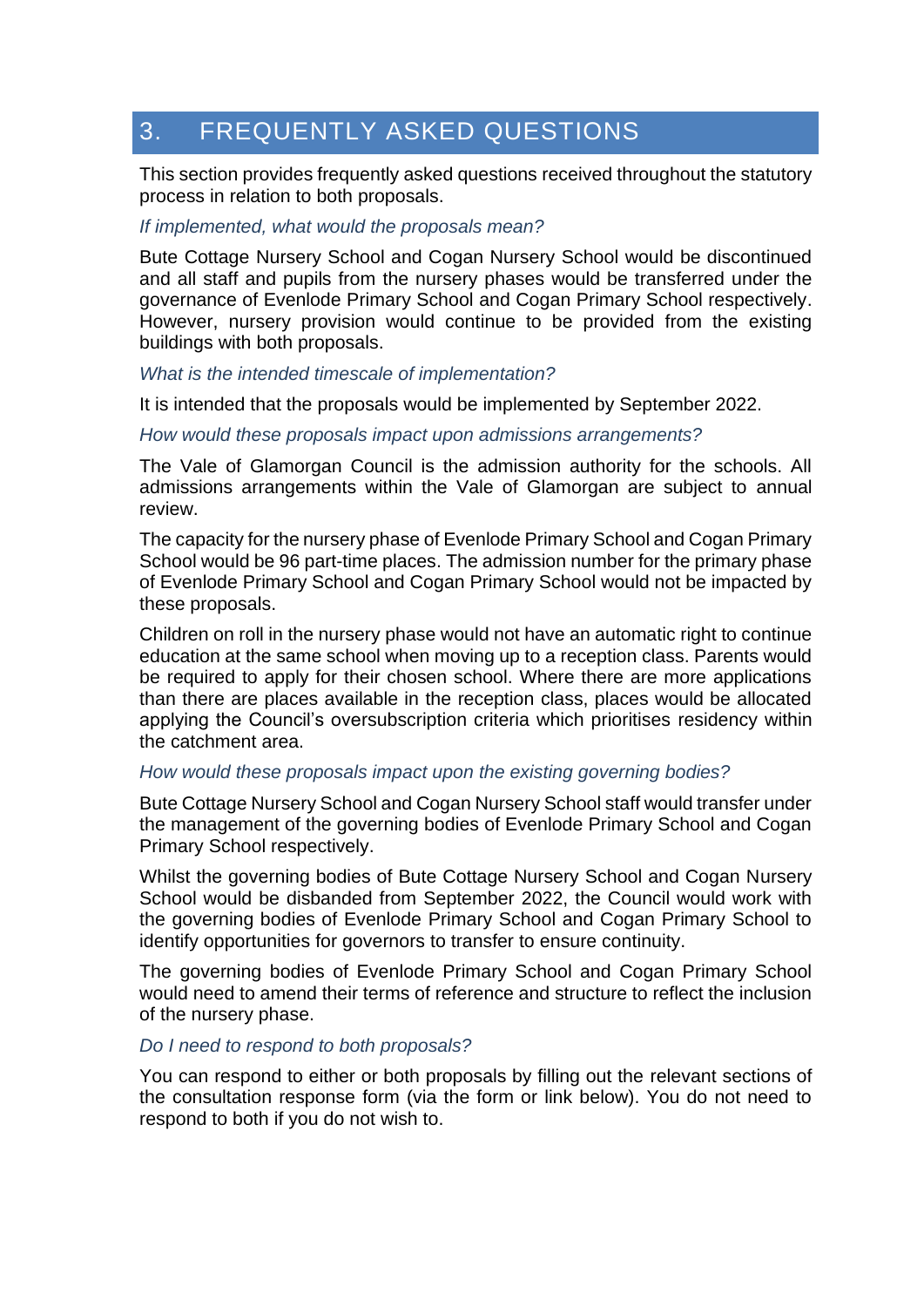#### *Can the nursery offer full day places?*

Children are eligible for a part time nursery place, usually five mornings or five afternoons, from the term after their third birthday. Other than a reduction of 4 places being available at Cogan, there is no change to the admission arrangements in place in terms of eligibility proposed as part of this consultation. Further information on nursery admissions can be found on the Councils [Nursery](https://www.valeofglamorgan.gov.uk/en/living/schools/admissions/Nursery-Admissions.aspx)  [Admissions](https://www.valeofglamorgan.gov.uk/en/living/schools/admissions/Nursery-Admissions.aspx) Webpage.

*Can community garden be opened up to wider schools / nurseries?*

This would be a matter for the governing body and is not an aspect of this proposal.

#### *How long will nursery provision be offered from the existing sites? Who will offer this? On what terms? For how long?*

Bute Cottage Nursery School and Cogan Nursery School would remain within their current sites and buildings with no increase to their current capacity. There is no plan to change the location of the nurseries as part of this proposal.

Bute Cottage Nursery School is located 0.7miles from Evenlode Primary School. The existing buildings are classed as being in satisfactory condition and of good suitability. Should this proposal be implemented, nursery provision would continue to be provided from the existing building, with Evenlode Primary School being managed as a split-site school.

Cogan Nursery School is located 0.2miles from Cogan Primary School. The existing buildings are classed as being in satisfactory condition and of good suitability. Should this proposal be implemented, nursery provision would continue to be provided from the existing building, with Cogan Primary School being managed as a split-site school.

The Council has allocated £1.362m as part of the Sustainable Communities for Learning Programme to support reconfiguration of nursery provision in Penarth. However, the Council's School Investment Programme Board determined the project would not be feasible. Consequently, the Council is seeking approval from Welsh Government to remove the project to reconfigure nursery provision in Penarth from the current Sustainable Communities for Learning Programme to allow funding to be focused on other ongoing projects in the Band B programme.

The Council acting as the Local Education Authority will need to review Evenlode Primary School along with the other schools in the Vale of Glamorgan to determine if they need to be re-developed. As part of any redevelopment proposal consideration would need to be given to including nursery provision on a single site. As part of any scheme the Council would undertake a full feasibility assessment and any plans would be subject to a separate consultation exercise as part of the planning process. The Council has not yet determined which Schools will form the next iteration of the Sustainable Communities for Learning Programme beyond the current Band B projects. These will principally be informed by condition reports on existing schools (with those in the poorest condition prioritised) and existing and future demand for school places (with those with the highest demand prioritised).

However, it should be noted that if in the future the nursery schools were moved to a different location within 1 mile of the existing location, this would not engage schedule 2 of the 2013 Act as regards to a regulated alteration relating to a transfer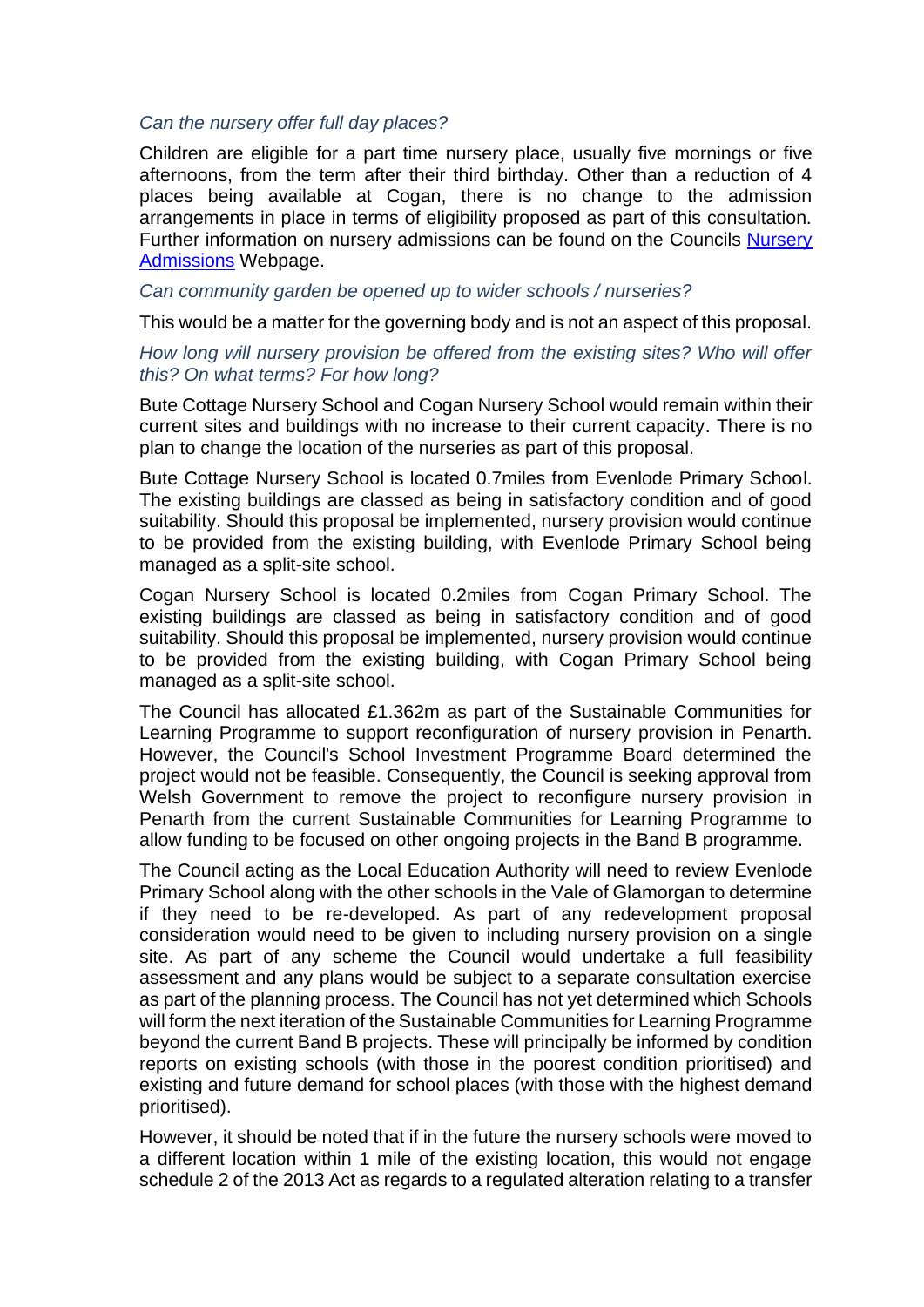of any school to a new site (which applies to a maintained nursery). This means that there would not be a requirement to undertake a statutory consultation on this aspect of a future proposal if it occurs. There would still be a need to understand the implications of the proposal in planning terms which would be subject to a consultation based upon the material planning considerations such as loss of open space, traffic implications and other considerations.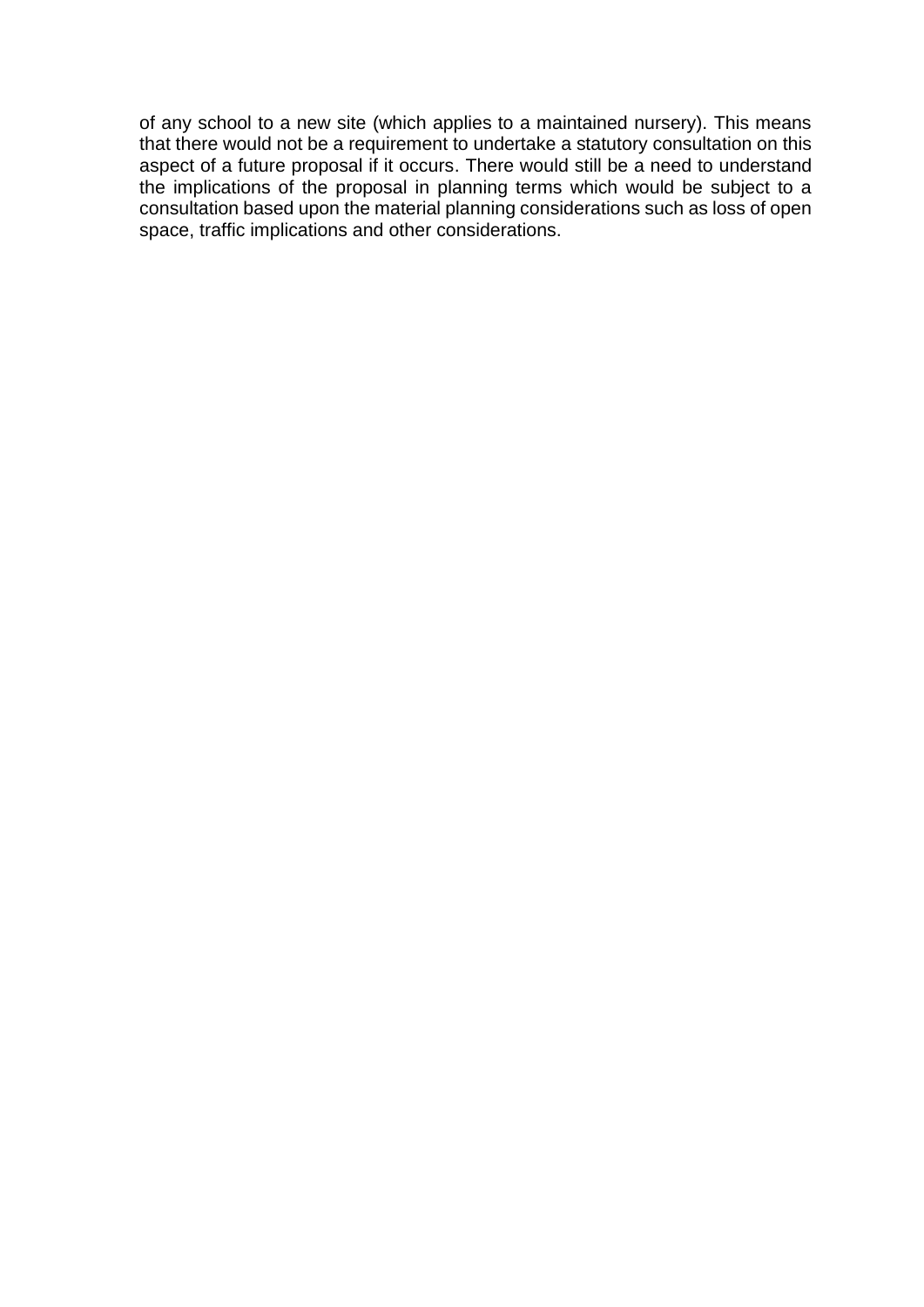# <span id="page-27-0"></span>4. CONCLUSION

The Council concludes that the proposal would have an overall positive impact on the existing and future pupils of Bute Cottage Nursery School, Cogan Nursery School, Evenlode Primary School and Cogan Primary School. The proposal would develop continuity and progression in children's learning from the age of three. This would ensure there is a consistent approach to planning and delivery of the foundation phase (nursery to year two) and minimise the potential for disruption during transition from nursery to primary school.

The introduction of consistent policies, strategies and pedagogy across all ages would result in clear expectations and a shared ethos which is understood by children, parents, and carers throughout all phases of primary education. The proposal would also support a coordinated approach to planning for the needs of vulnerable pupils across the foundation phase. A single leadership team and governing body across each school would result in the removal of duplication of management and governance functions. The streamlining of management and administrative functions, as well as the ability to arrange joint contracts and service level agreements for buildings and other support services, would result in available funding being utilised more effectively. The amalgamated schools would make it easier to engage with parents particularly where they have children of both nursery and primary ages. Parents would only need to familiarise themselves with one set of policies and one set of communications. The proposals would result in a more efficient use of financial resources across all schools. Larger schools are also generally able to secure better value for money though economies of scale.

The Council notes the concerns raised by respondents and would ensure that the staff and governors of the individual schools are fully supported during the implementation of the proposals if it were determined to proceed, to ensure a smooth transition with minimal disruption to the status quo.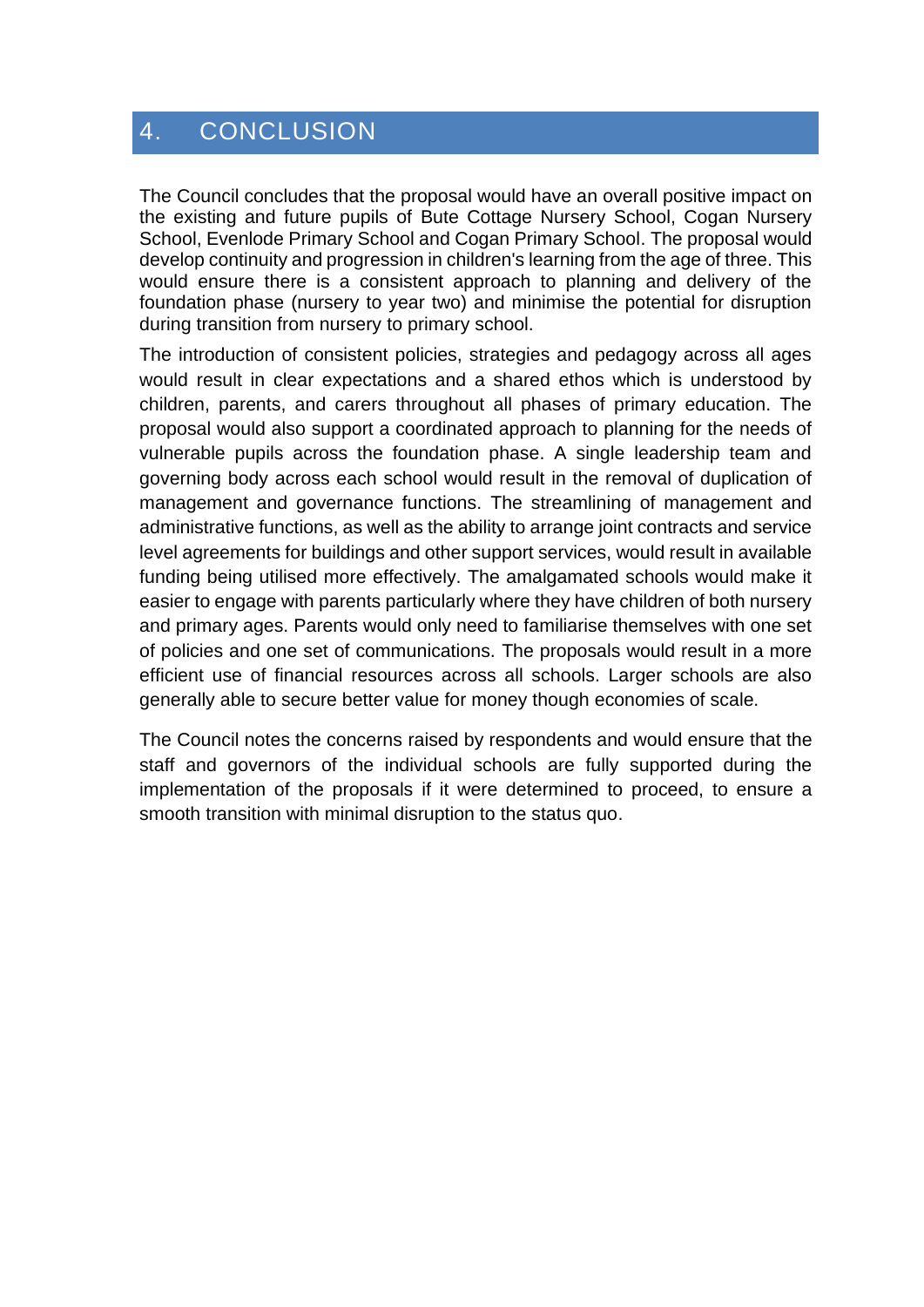# <span id="page-28-0"></span>5. RECOMMENDATIONS

It is recommended:

- 1. That the Council's Cabinet consider the objection report along with the individual objections received during the objection period.
- 2. That the Council's Cabinet approve the publication of the objection report
- 3. That the Council's Cabinet approve the implementation of the following proposals:

**Proposal 1**: To Amalgamate Bute Cottage Nursery School and Evenlode Primary School By:

- Changing the lowest age range of pupils at Evenlode Primary School from 4 to 3, to include 96 part time nursery places:
- Increasing the capacity of Evenlode Primary School to accommodate the 96-part time nursery places; and
- Discontinuing Bute Cottage Nursery School and transferring all staff and pupils of the nursery phase under the governance of Evenlode Primary School from September 2022.

**Proposal 2**: To Amalgamate Cogan Nursery School and Cogan Primary School By:

- Changing the lowest age range of pupils at Cogan Primary School from 4 to 3, to include 96 part time nursery places:
- Increasing the capacity of Cogan Primary School to accommodate the 96-part time nursery places; and
- Discontinuing Cogan Nursery School and transferring all staff and pupils of the nursery phase under the governance of Cogan Primary School from September 2022.
- 4. That the Council's Cabinet refer the Consultation Document, Consultation Report, Statutory Notice, Objection Report and Objections to the Council for final determination in line with section 51 of the School Standards and Organisation (Wales) Act 2013.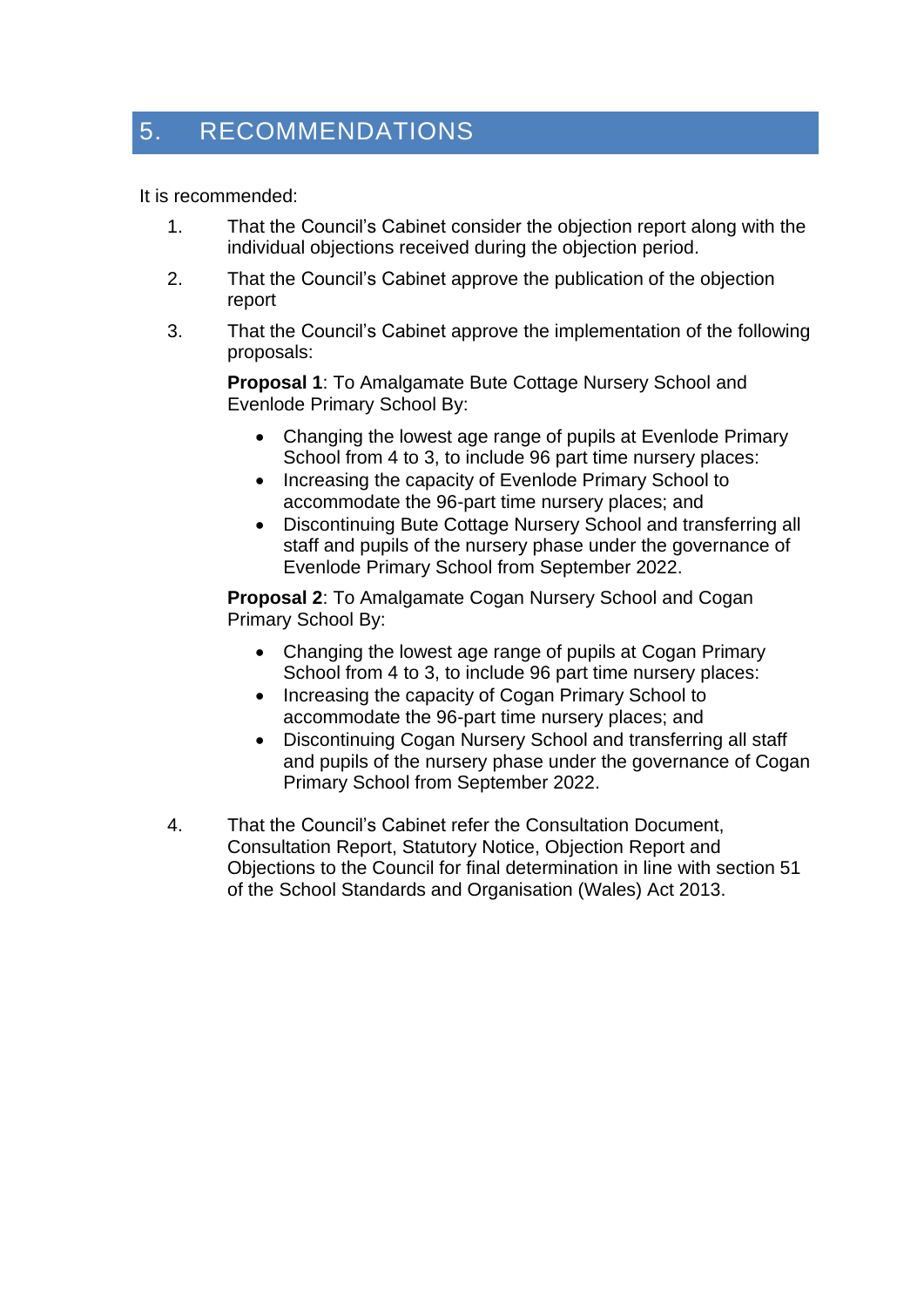# 5. ANNEX 1 – SUMMARY OF OBJECTIONS

<span id="page-29-0"></span>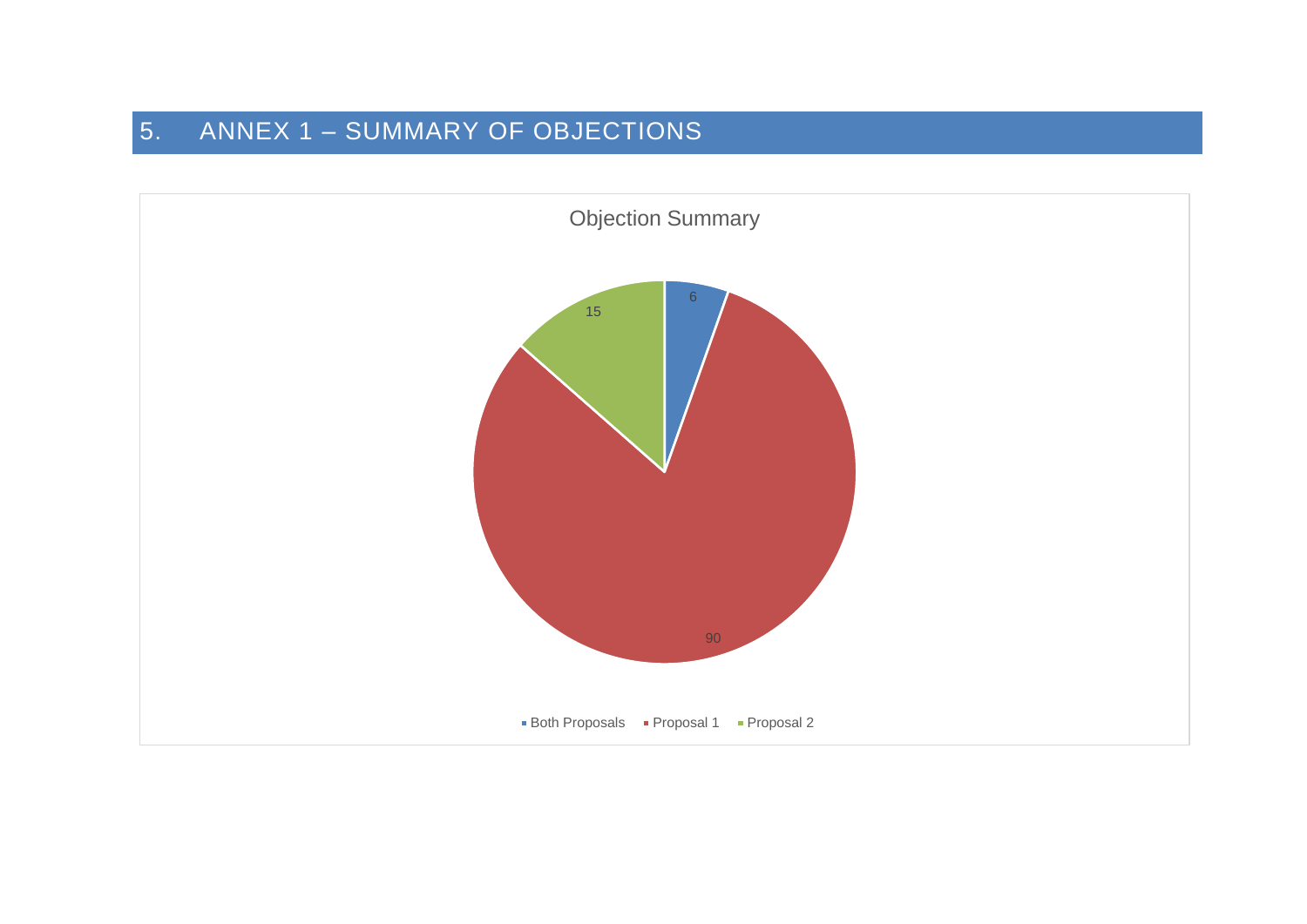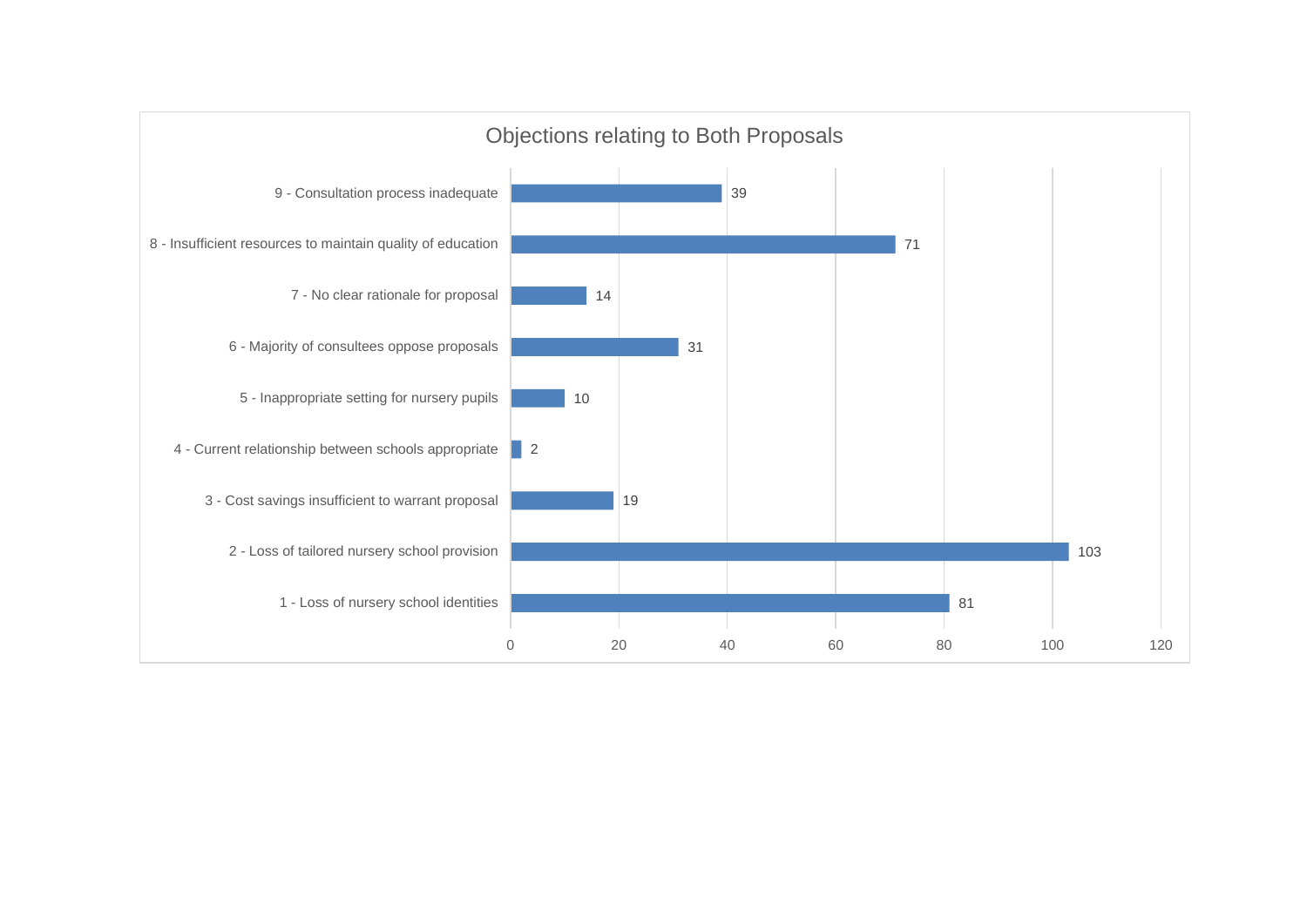